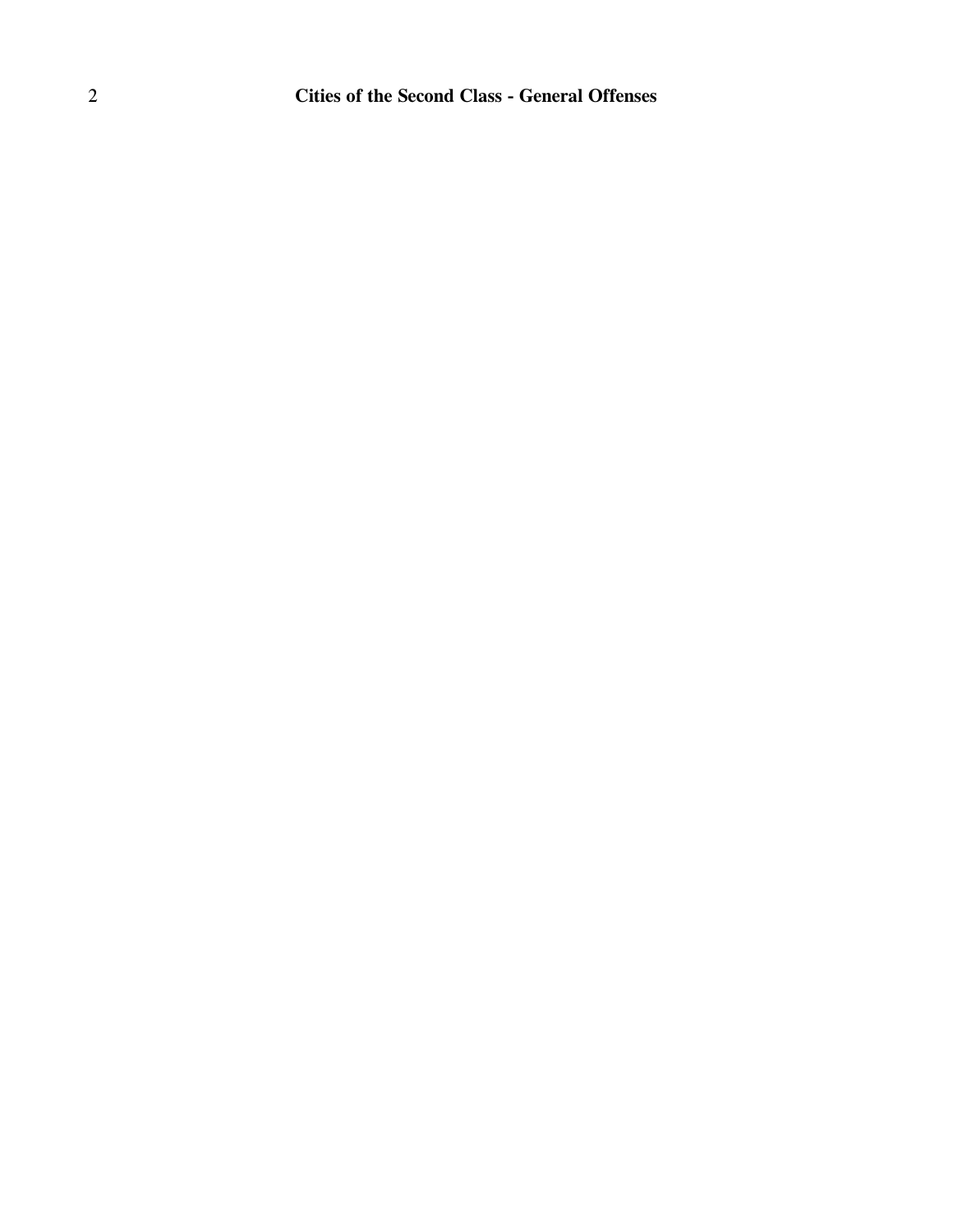### **CHAPTER 130: PROPERTY OFFENSES**

#### Section

- 130.01 Criminal mischief
- 130.02 Criminal trespass
- 130.03 Electrical interference
- 130.04 Injury to trees
- 130.05 Posting

### **§ 130.01 CRIMINAL MISCHIEF.**

(A) A person commits criminal mischief if he or she:

- (1) Damages property of another intentionally or recklessly; or
- (2) Intentionally tampers with property of another so as to endanger person or property; or
- (3) Intentionally or maliciously causes another to suffer pecuniary loss by deception or threat.
- (B) Criminal mischief is an offense:

(1) If the actor intentionally or maliciously causes pecuniary loss of \$500 or more but less than \$5,000; or

(2) If the actor intentionally, maliciously, or recklessly causes pecuniary loss in an amount of less than \$500 or if his or her action results in no pecuniary loss. (Neb. RS 28-519) Penalty, see § 10.99

## **§ 130.02 CRIMINAL TRESPASS.**

(A) A person commits first degree criminal trespass if:

(1) He or she enters or secretly remains in any building or occupied structure, or any separately secured or occupied portion thereof, knowing that he or she is not licensed or privileged to do so; or

(2) He or she enters or remains in or on a public power infrastructure facility knowing that he or she does not have the consent of a person who has the right to give consent to be in or on the facility.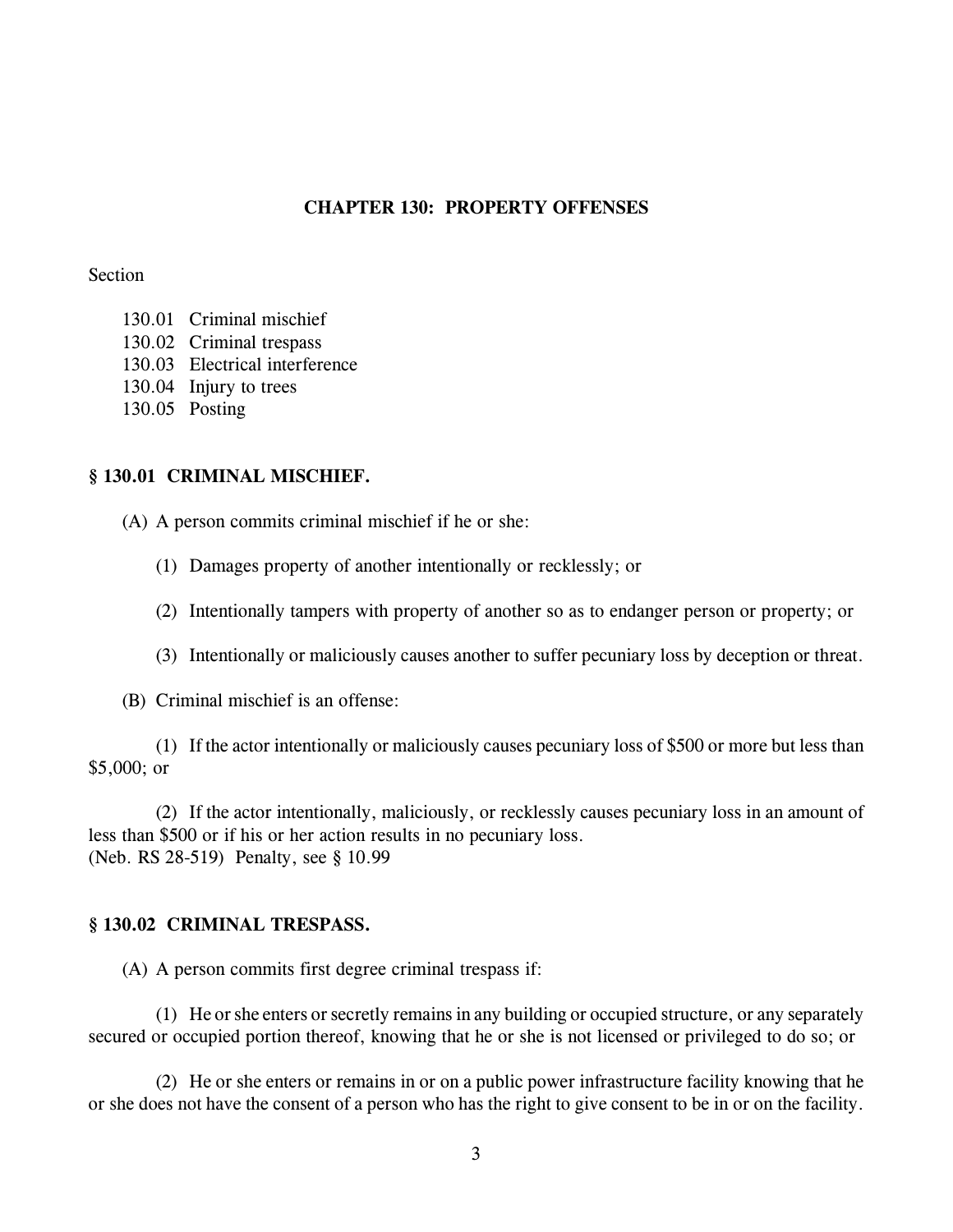(B) First degree criminal trespass is a Class I misdemeanor.

(C) For purposes of this section, *PUBLIC POWER INFRASTRUCTURE FACILITY* means a power plant, an electrical station or substation, or any other facility which is used by a public power supplier as defined in Neb. RS 70-2103 to support the generation, transmission, or distribution of electricity and which is surrounded by a fence or is otherwise enclosed. (Neb. RS 28-520)

(B) (1) A person commits second degree criminal trespass if, knowing that he or she is not licensed or privileged to do so, to enter or remain in any place as to which notice against trespass is given by:

(a) Actual communication to the actor; or

(b) Posting in a manner prescribed by law or reasonably likely to come to the attention of intruders; or

(c) Fencing or other enclosure manifestly designed to exclude intruders, except as otherwise provided in division (A) of this section.

(2) Second degree criminal trespass is a Class III misdemeanor, except as provided for in division (B)(3) of this section.

(3) Second degree criminal trespass is a Class II misdemeanor if the offender defies an order to leave personally communicated to him or her by the owner of the premises or other authorized person. (Neb. RS 28-521) Penalty, see § 10.99

## **§ 130.03 ELECTRICAL INTERFERENCE.**

Any person operating, or causing to be operated, any motor, sign, or other electrical apparatus that is connected with the light and power system shall equip the apparatus with proper filtering attachments to eliminate interference, provided that the provisions herein shall not apply to the use of necessary medical equipment or apparatus where electrical interference cannot be reasonably and safely eliminated. Any person who so operates or causes to be operated any such electrical apparatus that interferes habitually with radio and television reception shall be deemed to be guilty of an offense. Penalty, see § 10.99

### *Statutory reference:*

*Provisions on nuisances, see Neb. RS 18-1720 and 28-1321*

#### **§ 130.04 INJURY TO TREES.**

It shall be unlawful for any person purposely or carelessly and without lawful authority to cut down, carry away, injure, break down, or destroy any fruit, ornamental, shade, or other tree or trees standing or growing on any land belonging to another person or persons or on any public land in the corporate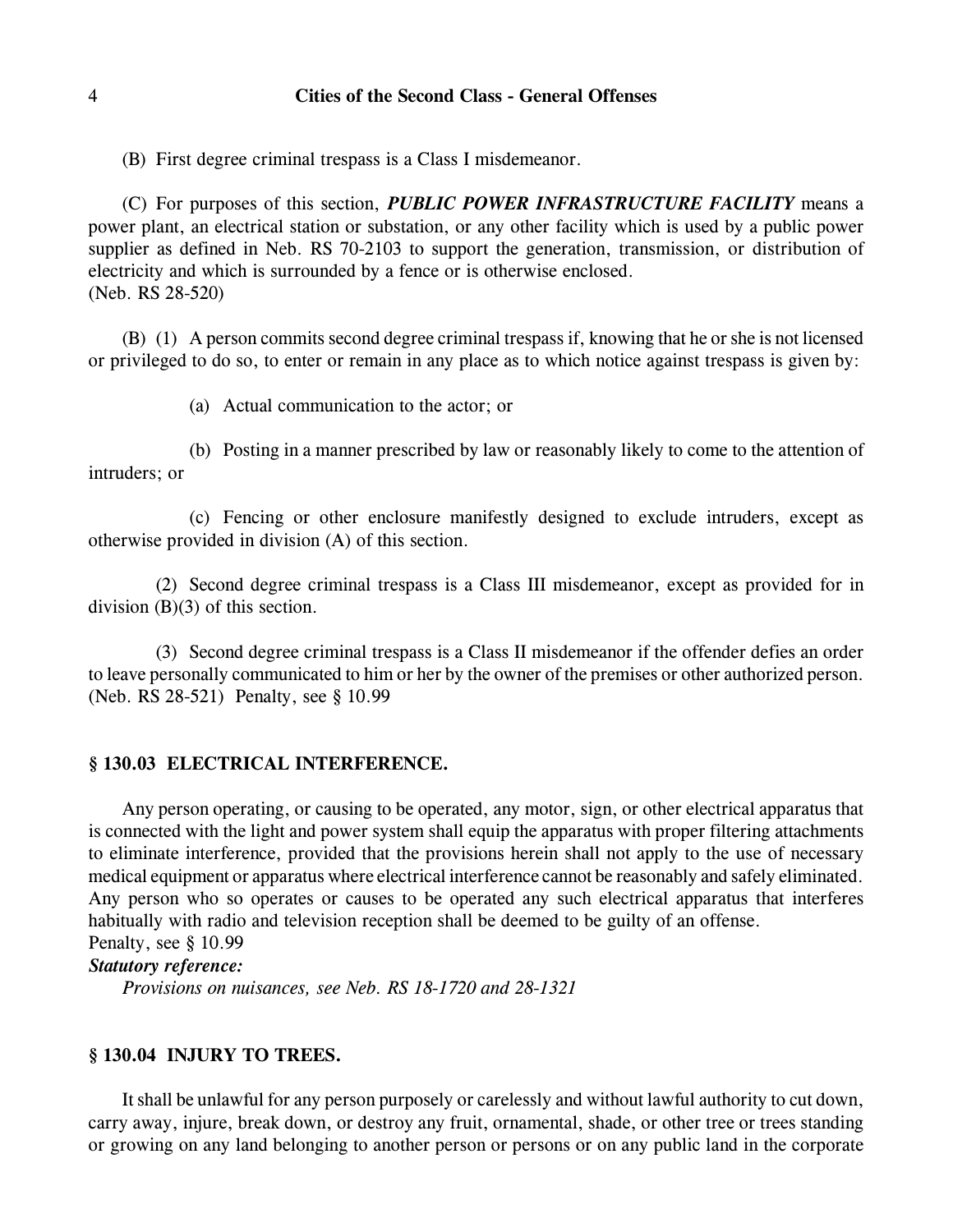# **Property Offenses** 5

limits. Any public service company desiring to trim or cut down any tree, except on property owned and controlled by it, shall make an application to the City Council to do so, and the written permit of the City Council in accordance with their decision to allow such an action shall constitute the only lawful authority on the part of the company to do so. Penalty, see § 10.99

### **§ 130.05 POSTING.**

It shall be unlawful for any person to use the streets, sidewalks, or public grounds of the city for signs, signposts, or the posting of handbills or advertisements without written permission of the City Council.

Penalty, see § 10.99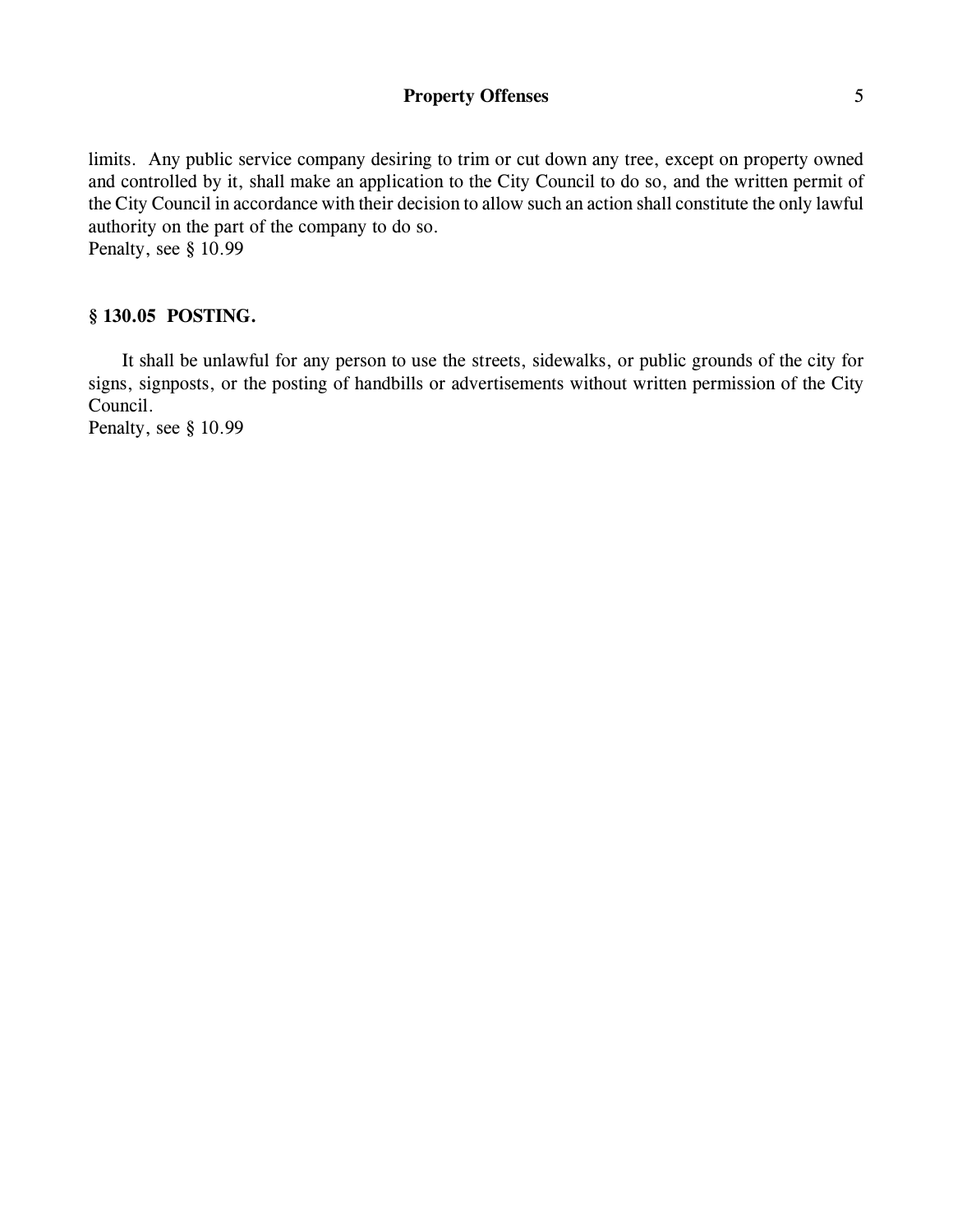**Cities of the Second Class - General Offenses**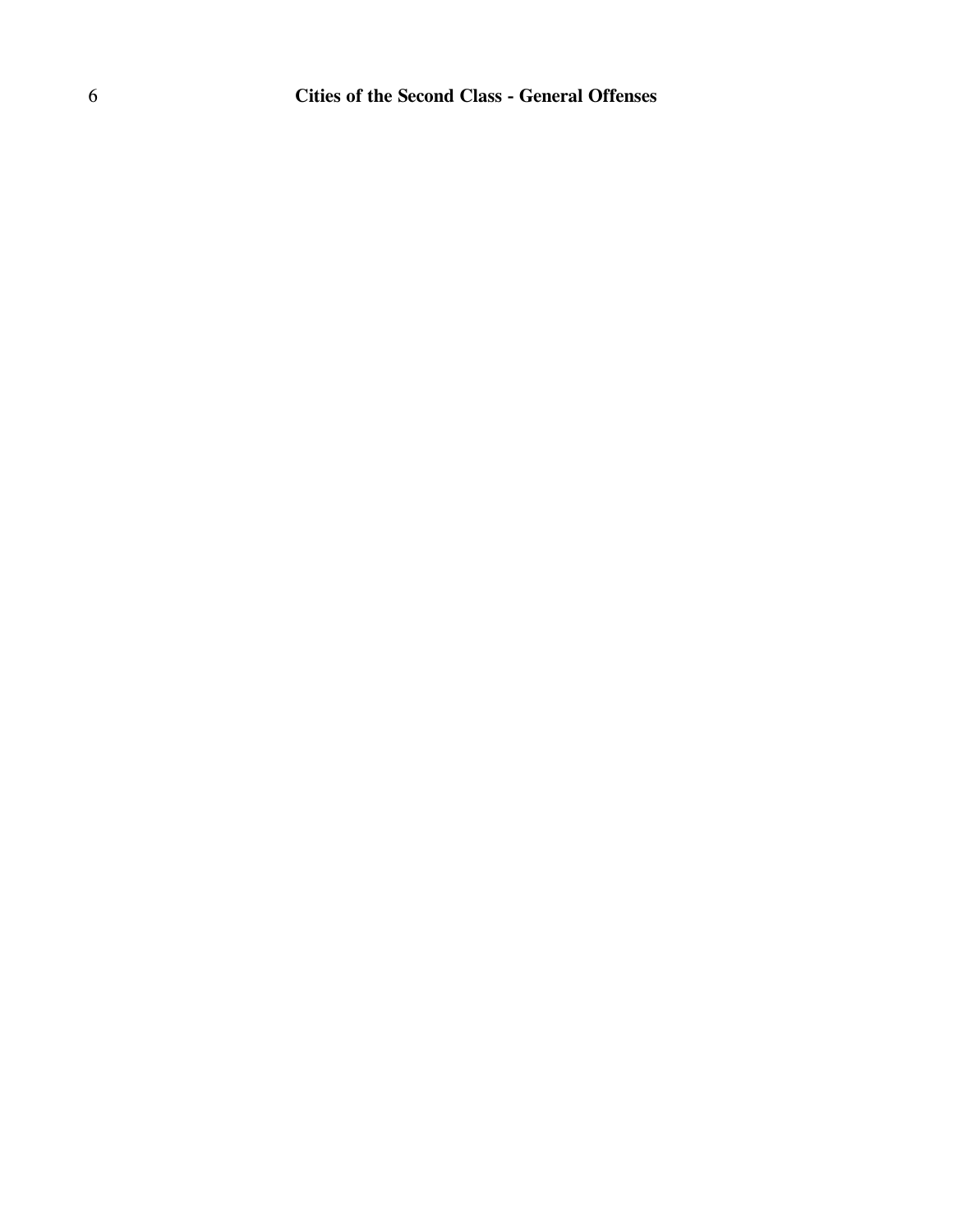### **CHAPTER 131: OFFENSES AGAINST PUBLIC ORDER**

#### Section

- 131.01 Disorderly conduct
- 131.02 Street games
- 131.03 Obstruction of public ways
- 131.04 Obstructing water flow
- 131.05 Disturbing the peace

#### **§ 131.01 DISORDERLY CONDUCT.**

It shall be unlawful for any person to engage in conduct or behavior which disturbs the peace and good order of the city by clamor or noise, intoxication, drunkenness, fighting, or using obscene or profane language in the streets or other public places or otherwise violating the public peace by indecent or disorderly conduct or lewd or lascivious behavior.

Penalty, see § 10.99

## *Statutory reference:*

*Authority to prevent disorderly conduct, see Neb. RS 17-129 Authority to regulate noise, riots, and routs, see Neb. RS 17-556*

### **§ 131.02 STREET GAMES.**

It shall be unlawful for any person to play catch, bat a ball, or kick or throw a football, or to engage in any exercise or sport, upon the city streets and sidewalks. Nothing herein shall be construed to prohibit or prevent the City Council from ordering from time to time certain streets and public places blocked off for the purpose of providing a safe area to engage in such exercise and sport. Penalty, see § 10.99

#### *Statutory reference:*

*Additional authority, see Neb. RS 17-555 and 17-557 Authority to regulate excavation and obstruction of streets, see Neb. RS 17-142*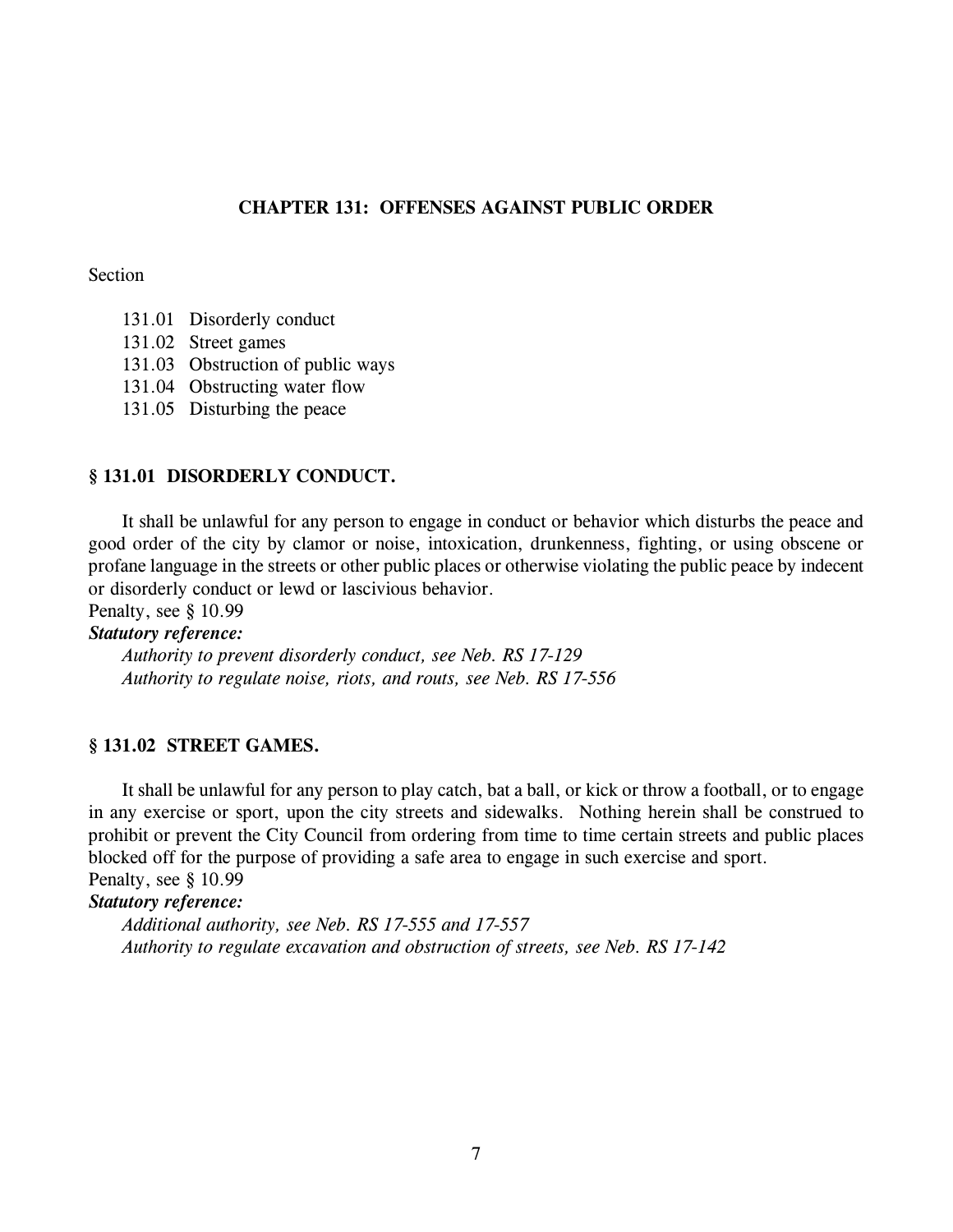### **§ 131.03 OBSTRUCTION OF PUBLIC WAYS.**

It shall be unlawful for any person to erect, maintain, or suffer to remain on any street or public sidewalk a stand, wagon, display, or other obstruction inconvenient to or inconsistent with the public use of the same.

Penalty, see § 10.99

*Statutory reference:*

*Additional authority, see Neb. RS 17-555 and 17-557 Authority to regulate excavation and obstruction of streets, see Neb. RS 17-142 Penalties for injuring or obstructing roads, see Neb. RS 39-301 and 39-302*

### **§ 131.04 OBSTRUCTING WATER FLOW.**

It shall be unlawful for any person to stop or obstruct the passage of water in a street gutter, culvert, water pipe, or hydrant. Penalty, see § 10.99 *Statutory reference: Authority to abate nuisances, see Neb. RS 17-555 Authority to prevent water obstruction, see Neb. RS 17-920*

### **§ 131.05 DISTURBING THE PEACE.**

It shall be unlawful for any person intentionally to disturb the peace and quiet of any person, family, or neighborhood. (Neb. RS 28-1322) Penalty, see § 10.99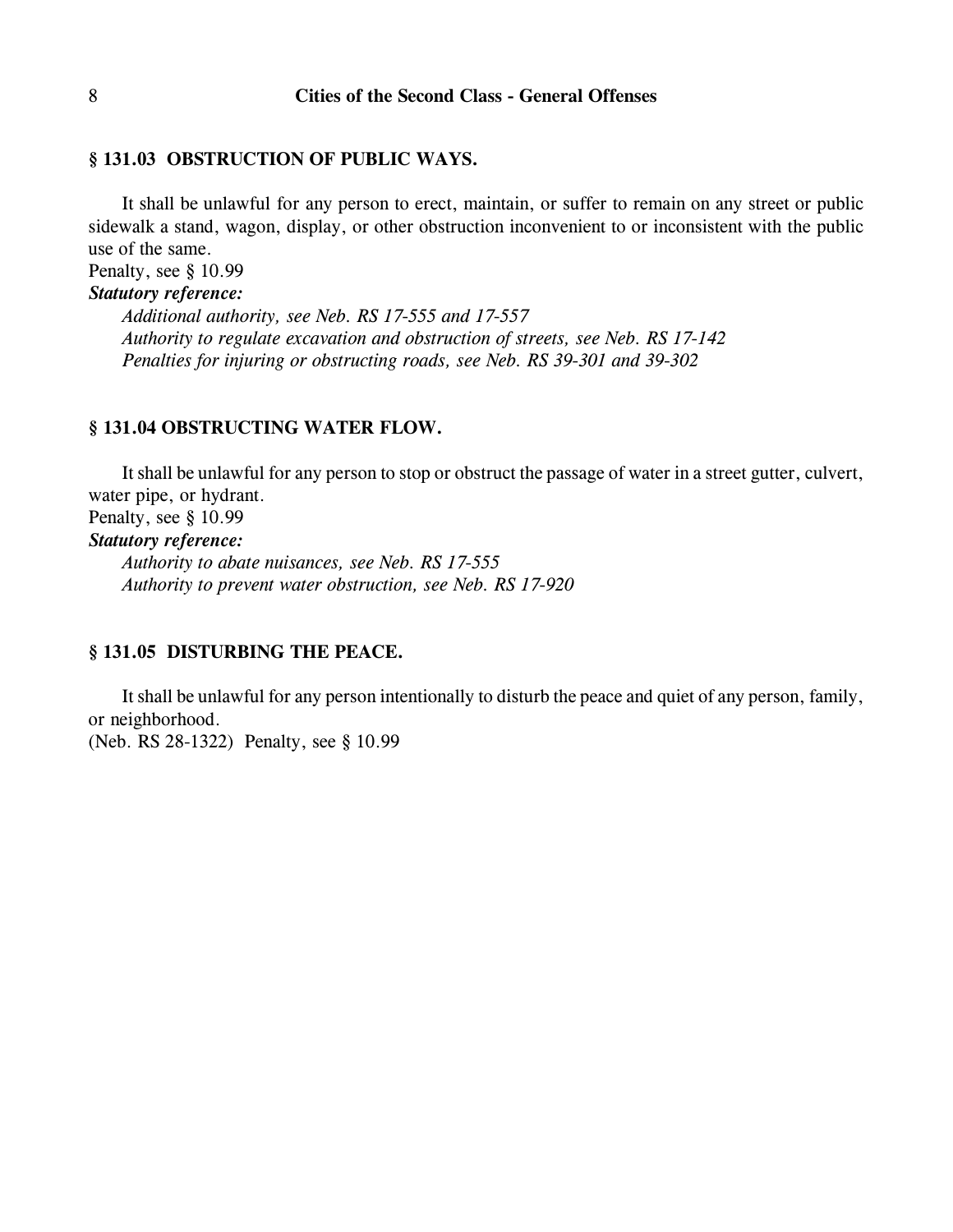### **CHAPTER 132: OFFENSES AGAINST PUBLIC JUSTICE AND ADMINISTRATION**

#### Section

- 132.01 Impersonating a public servant
- 132.02 Impersonating a peace officer
- 132.03 Refusing to aid a peace officer
- 132.04 Resisting arrest without the use of a deadly or dangerous weapon
- 132.05 Obstructing a peace officer
- 132.06 Interfering with firefighter
- 132.07 False reporting

### **§ 132.01 IMPERSONATING A PUBLIC SERVANT.**

It shall be unlawful for any person falsely to pretend to be a public servant other than a peace officer and perform any act in that pretended capacity. It is no defense that the office the actor pretended to hold did not in fact exist.

(Neb. RS 28-609) Penalty, see § 10.99

### **§ 132.02 IMPERSONATING A PEACE OFFICER.**

It shall be unlawful for any person to falsely pretend to be a peace officer and perform any act in that pretended capacity. (Neb. RS 28-610) Penalty, see § 10.99

### **§ 132.03 REFUSING TO AID A PEACE OFFICER.**

It shall be unlawful for any person, upon a request by a person known to him or her to be a peace officer, unreasonably to refuse or fail to aid the peace officer in:

(A) Apprehending any person charged with or convicted of any offense against any of the laws of this state or city; or

(B) Securing the offender when apprehended; or

(C) Conveying the offender to the jail of the county or this city. (Neb. RS 28-903) Penalty, see § 10.99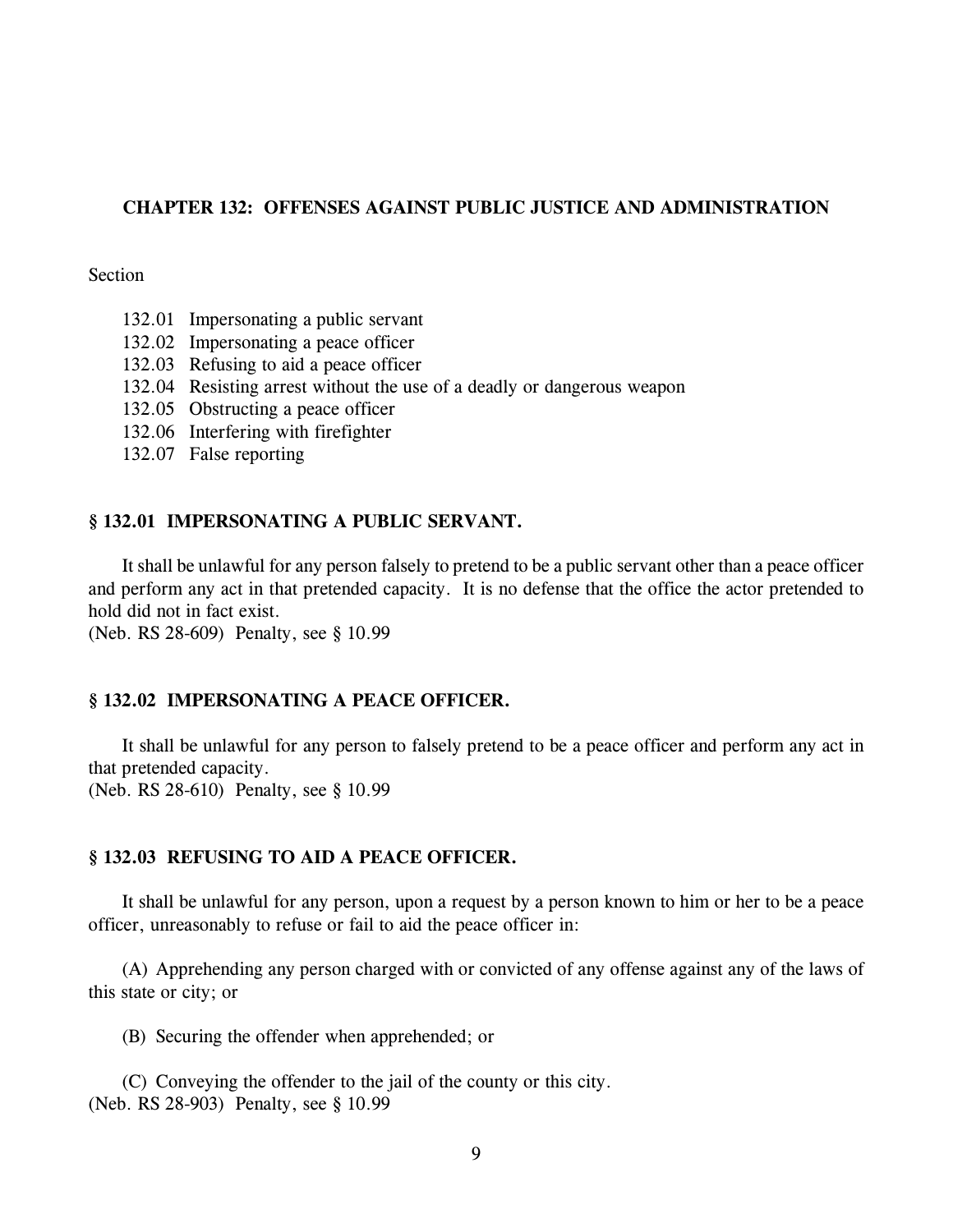# **§ 132.04 RESISTING ARREST WITHOUT THE USE OF A DEADLY OR DANGEROUS WEAPON.**

(A) It shall be unlawful for any person, without the use of a deadly or dangerous weapon, while intentionally preventing or attempting to prevent a peace officer, acting under color of his or her official authority, from effecting an arrest of the actor or another, to:

(1) Use or threaten to use physical force or violence against the peace officer or another;

(2) Use any other means which creates a substantial risk of causing physical injury to the peace officer or another; or

(3) Employ means requiring substantial force to overcome resistance to effecting the arrest.

(B) It is an affirmative defense to prosecution under this section if the peace officer involved was out of uniform and did not identify himself or herself as a peace officer by showing his or her credentials to the person whose arrest is attempted.

(Neb. RS 28-904) Penalty, see § 10.99

### **§ 132.05 OBSTRUCTING A PEACE OFFICER.**

(A) A person commits the offense of obstructing a peace officer when, by using or threatening to use violence, force, physical interference, or obstacle, he or she intentionally obstructs, impairs, or hinders:

(1) The enforcement of the penal law or the preservation of the peace by a peace officer or judge acting under color of his or her official authority; or

(2) A police animal assisting a peace officer acting pursuant to the peace officer's official authority.

(B) For purposes of this section, *POLICE ANIMAL* means a horse or dog owned or controlled by the state or any county, city, or village for the purpose of assisting a peace officer acting pursuant to his or her official authority.

(Neb. RS 28-906) Penalty, see § 10.99

### **§ 132.06 INTERFERING WITH FIREFIGHTER.**

A person commits the offense of interfering with a firefighter if at any time and place where any firefighter is discharging or attempting to discharge any official duties, the person willfully: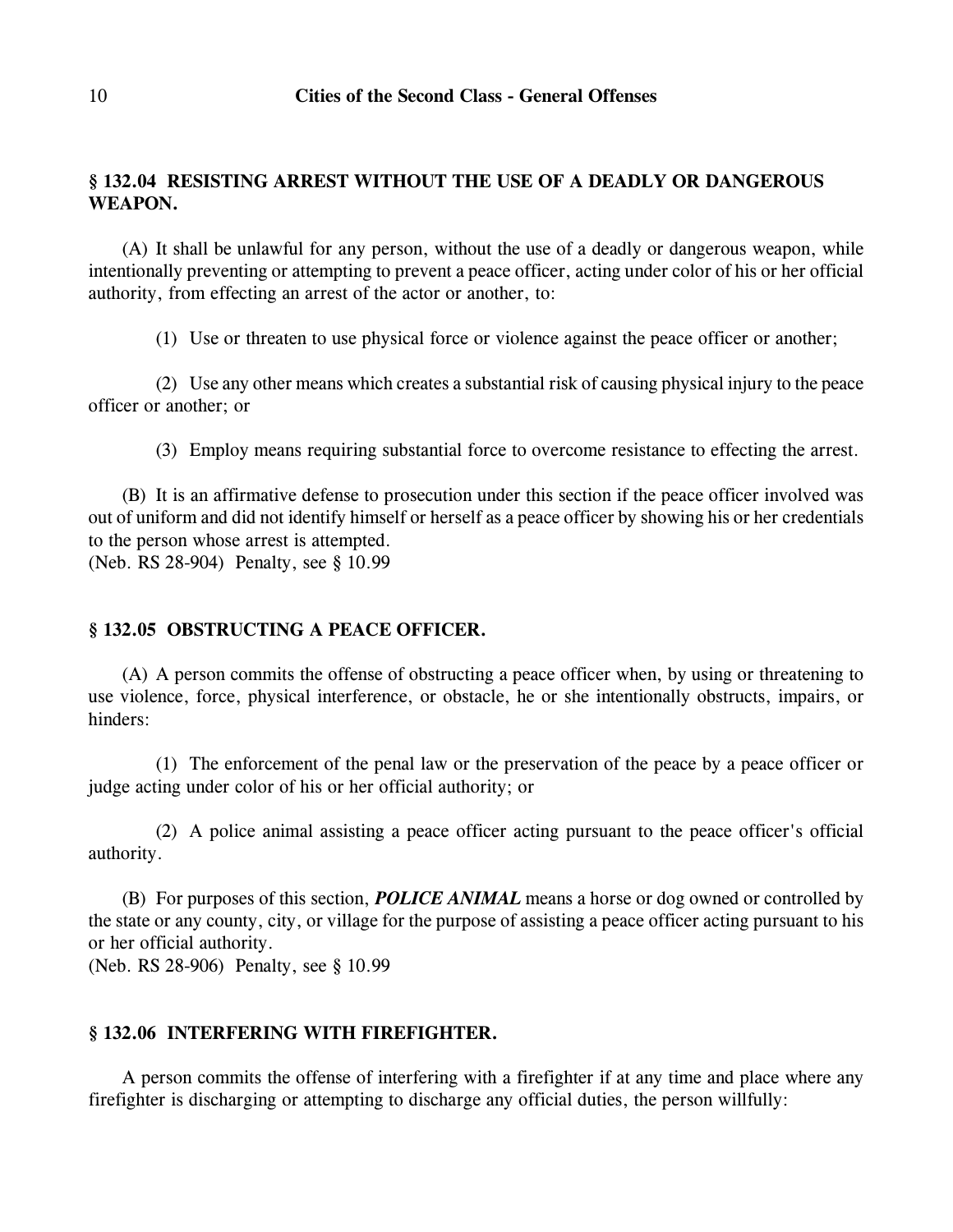### **Offenses Against Public Justice and Administration** 11

(A) Resists or interferes with the lawful efforts of any firefighter in the discharge or attempt to discharge an official duty;

(B) Disobeys the lawful orders given by any firefighter while performing his or her duties;

(C) Engages in any disorderly conduct which delays or prevents a fire from being extinguished within a reasonable time; or

(D) Forbids or prevents others from assisting or extinguishing a fire, or exhorts another person, as to whom he or she has no legal right or obligation to protect or control, not to assist in extinguishing a fire.

(Neb. RS 28-908) Penalty, see § 10.99

### **§ 132.07 FALSE REPORTING.**

(A) It shall be unlawful for any person to:

(1) Furnish material information he or she knows to be false to any peace officer or other official with the intent to instigate an investigation of an alleged criminal matter or impede the investigation of an actual criminal matter;

(2) Furnish information he or she knows to be false alleging the existence of the need for the assistance of an emergency medical service or out-of-hospital emergency care provider or an emergency in which human life or property are in jeopardy to any hospital, emergency medical service, or other person or governmental agency;

(3) Furnish any information, or cause information to be furnished or conveyed by electric, electronic, telephonic, or mechanical means, knowing the same to be false concerning the need for assistance of a fire department or any personnel or equipment of such a department;

(4) Furnish any information he or she knows to be false concerning the location of any explosive in any building or other property to any person; or

(5) Furnish material information he or she knows to be false to any governmental department or agency with the intent to instigate an investigation or to impede an ongoing investigation and which actually results in causing or impeding the investigation.

(B) A person who violates this section commits the offense of false reporting. (Neb. RS 28-907) Penalty, see § 10.99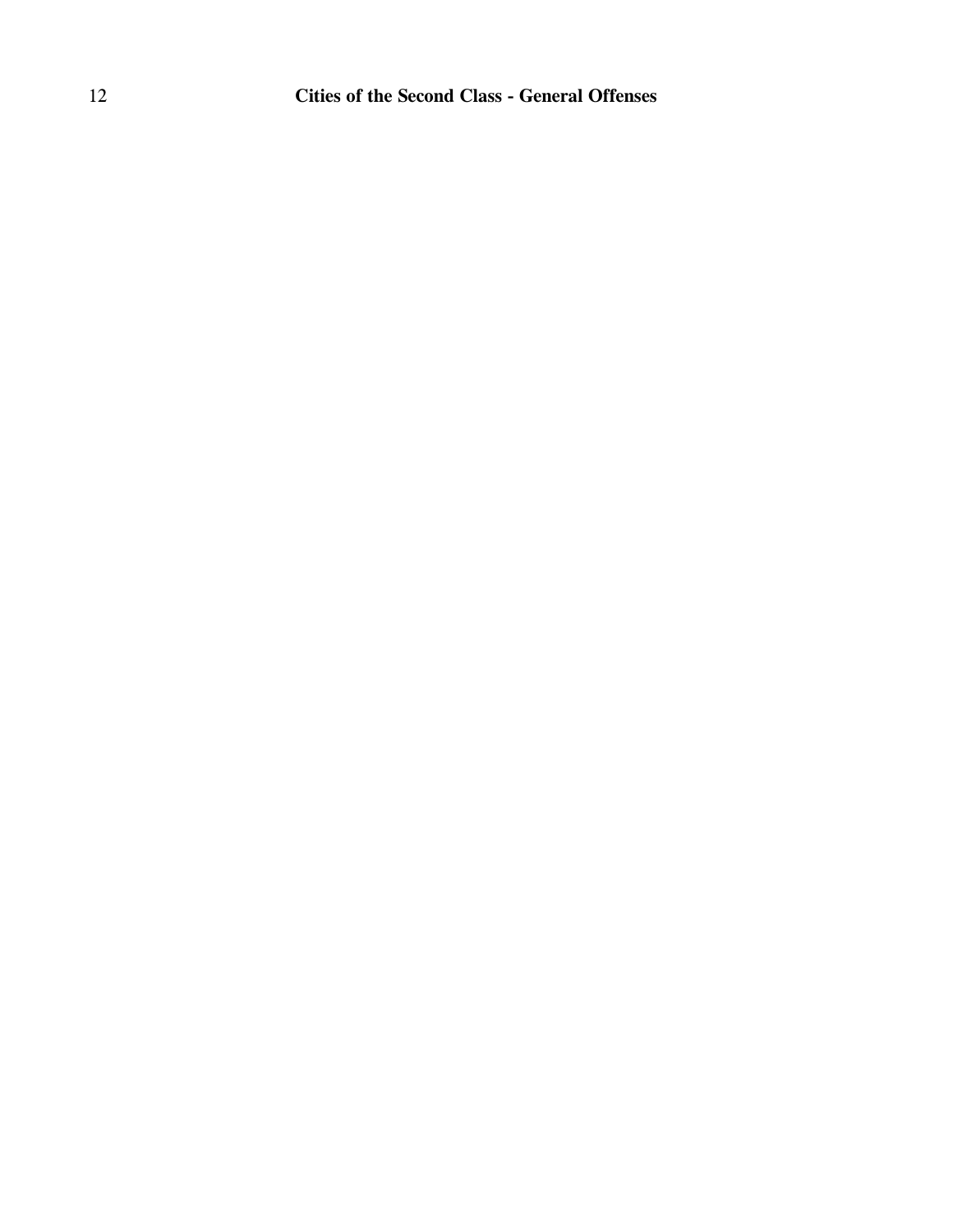### **CHAPTER 133: OFFENSES AGAINST PUBLIC HEALTH AND SAFETY**

### Section

### *General Provisions*

- 133.01 Maintaining a nuisance
- 133.02 Appliances in yard
- 133.03 Putting carcass or filthy substance into well, spring, brook, or stream
- 133.04 Prohibited fences
- 133.05 Littering
- 133.06 Raising or producing stagnant water

#### *Substance Offenses*

- 133.20 Use of tobacco by minors
- 133.21 Sale of tobacco to minors
- 133.22 Misrepresentation by minor to obtain tobacco
- 133.23 Misrepresentation by minor to obtain alcohol
- 133.24 Minors; prohibited acts involving alcoholic liquor
- 133.25 Drinking on public property; open beverage container

#### *Motor Vehicle and Highway Offenses*

- 133.40 Abandoned automobiles
- 133.41 Unlicensed or inoperable vehicles

#### *Weapons Offenses*

- 133.60 Discharge of firearms
- 133.61 Slingshots, air guns, BB guns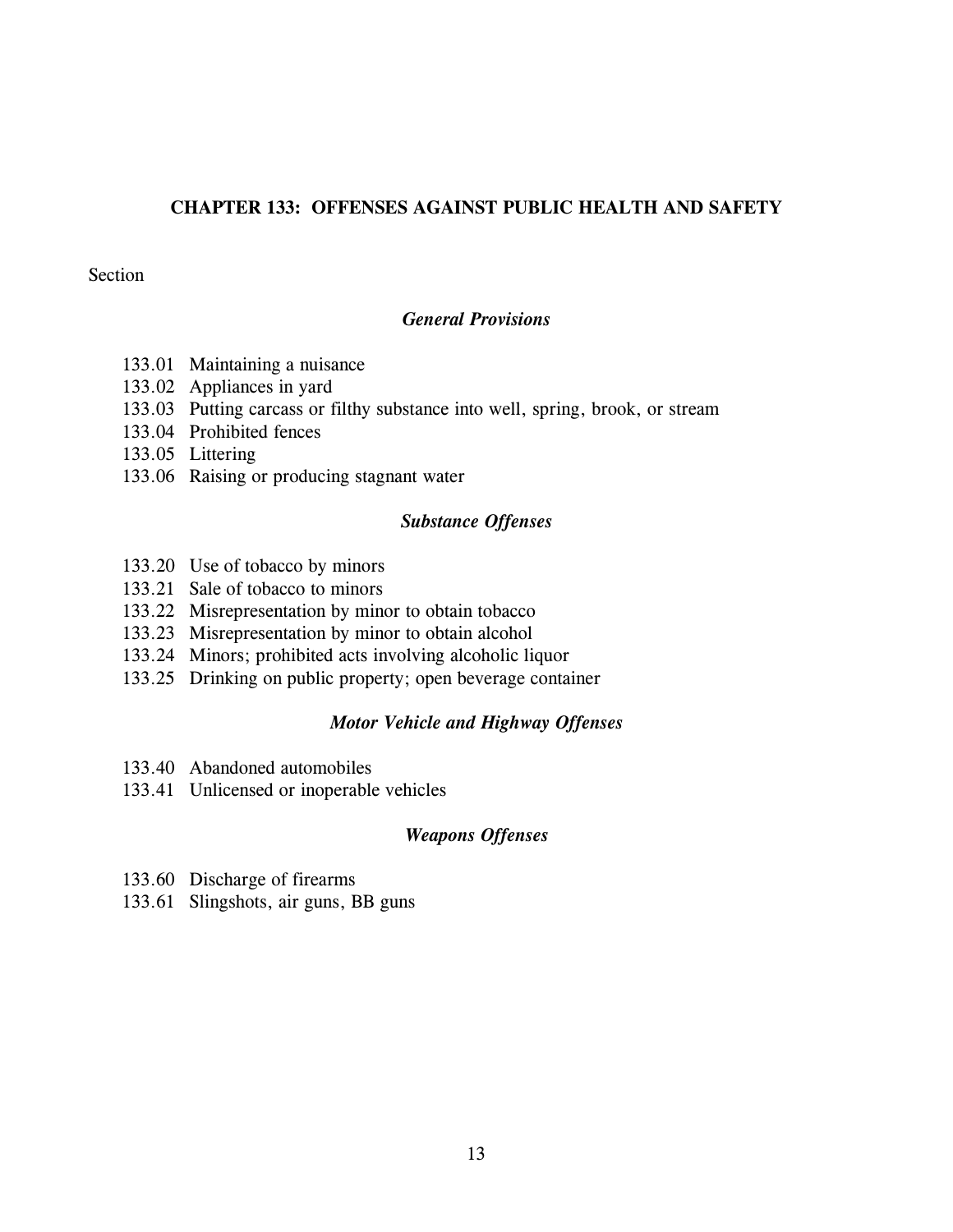#### *GENERAL PROVISIONS*

#### **§ 133.01 MAINTAINING A NUISANCE.**

(A) A person commits the offense of maintaining a nuisance if he or she erects, keeps up or continues, and maintains any nuisance to the injury of any part of the citizens of this city.

(B) The erecting, continuing, using, or maintaining of any building, structure, or other place for the exercise of any trade, employment, manufacture, or other business which, by occasioning noxious exhalations, noisome or offensive smells, becomes injurious and dangerous to the health, comfort, or property of individuals or the public; the obstructing or impeding, without legal authority, of the passage of any navigable river, harbor, or collection of water; or the corrupting or rendering unwholesome or impure of any watercourse, stream, or water; or unlawfully diverting any such watercourse from its natural course or state to the injury or prejudice of others; and the obstructing or encumbering by fences, building, structures or otherwise of any of the public highways or streets or alleys of the city, shall be deemed nuisances.

(C) A person guilty of erecting, continuing, using, maintaining, or causing any such nuisance shall be guilty of a violation of this section and in every such case the offense shall be construed and held to have been committed in any county whose inhabitants are or have been injured or aggrieved thereby.

(D) The court, in case of conviction of such offense, shall order every such nuisance to be abated or removed.

(Neb. RS 28-1321) Penalty, see § 10.99

### **§ 133.02 APPLIANCES IN YARD.**

It shall be unlawful for any person to permit a refrigerator, icebox, freezer, or any other dangerous appliance to be in the open and accessible to children whether on private or public property unless the person first removes all doors and makes the same reasonably safe.

Penalty, see § 10.99 *Statutory reference:*

*Authority to prohibit nuisances within zoning jurisdiction, see Neb. RS 18-1720*

### **§ 133.03 PUTTING CARCASS OR FILTHY SUBSTANCE INTO WELL, SPRING, BROOK, OR STREAM.**

Whoever shall put any dead animal, carcass or part thereof, or other filthy substance into any well, or into any spring, brook, or branch of running water, of which use is made for domestic purposes, shall be guilty of an offense.

(Neb. RS 28-1304) Penalty, see § 10.99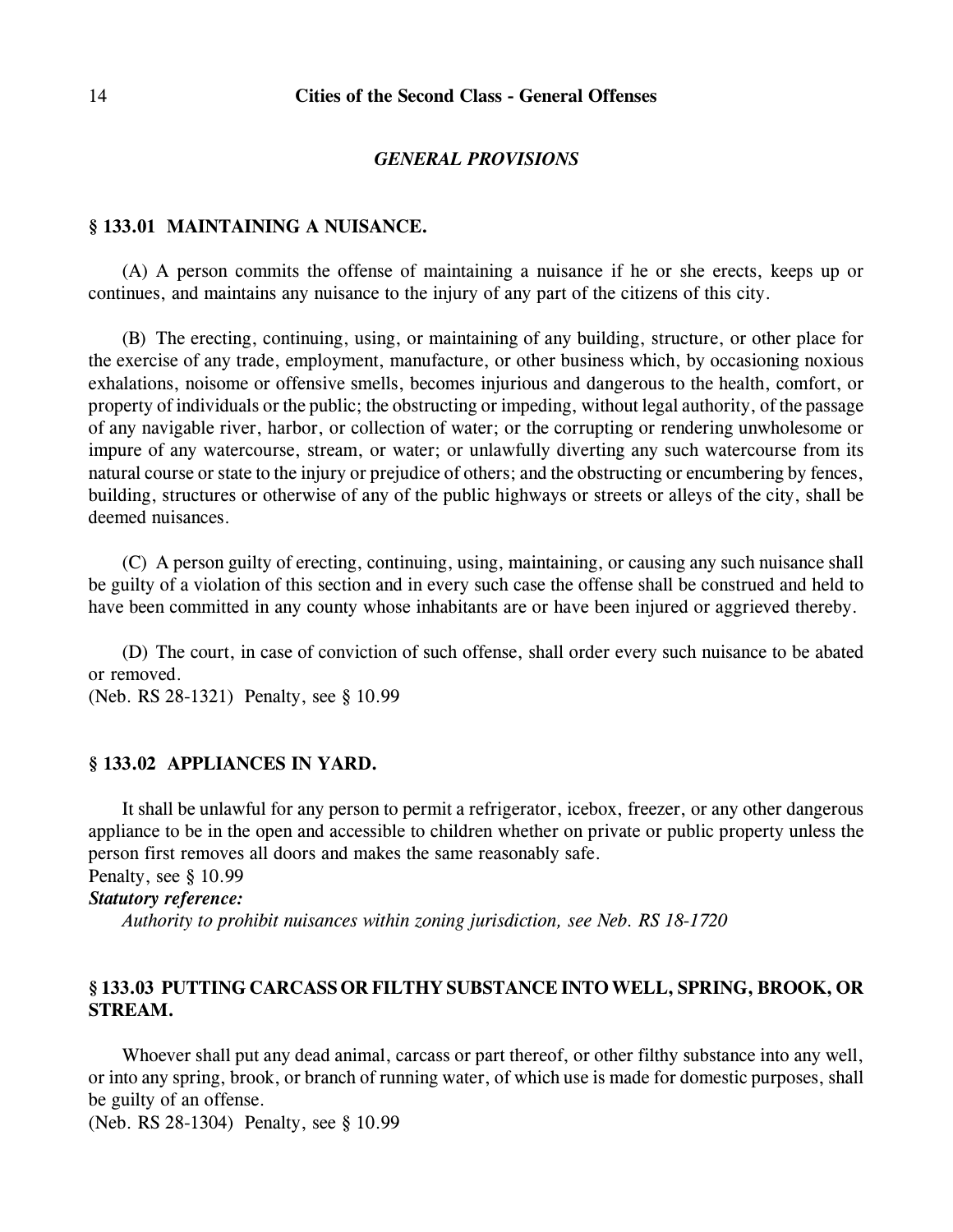#### **§ 133.04 PROHIBITED FENCES.**

It shall be unlawful for any person to erect, or cause to be erected, and maintain any barbed wire or electric fence within the corporate limits, where the fence abuts a public sidewalk, street, or alley. Penalty, see § 10.99

### *Statutory reference:*

*Restrictions on barbed wire fences, see Neb. RS 39-307*

### **§ 133.05 LITTERING.**

(A) Any person who deposits, throws, discards, or otherwise disposes of any litter on any public or private property or in any waters commits the offense of littering unless:

(1) The property is an area designated by law for the disposal of that type of material and the person is authorized by the proper public authority to so use the property; or

(2) The litter is placed in a receptacle or container installed on the property for that purpose.

(B) For the purpose of this section, the following definitions shall apply unless the context clearly indicates or requires a different meaning.

*LITTER.* Includes all waste material susceptible of being dropped, deposited, discarded, or otherwise disposed of by any person upon any property in the state, but does not include wastes of primary processes of farming or manufacturing.

*WASTE MATERIAL.* Any material appearing in a place or in a context not associated with that material's function or origin.

(C) Whenever litter is thrown, deposited, dropped, or dumped from any motor vehicle or watercraft in violation of this section, the operator of the motor vehicle or watercraft commits the offense of littering.

(Neb. RS 28-523) Penalty, see § 10.99

## **§ 133.06 RAISING OR PRODUCING STAGNANT WATER.**

Whoever shall build, erect, continue, or keep up any dam or other obstruction in any river or stream of water in the city and thereby raise an artificial pond, or produce stagnant waters, which shall be manifestly injurious to the public health and safety shall be guilty of an offense and the court shall, moreover, order every such nuisance to be abated or removed. (Neb. RS 28-1303) Penalty, see § 10.99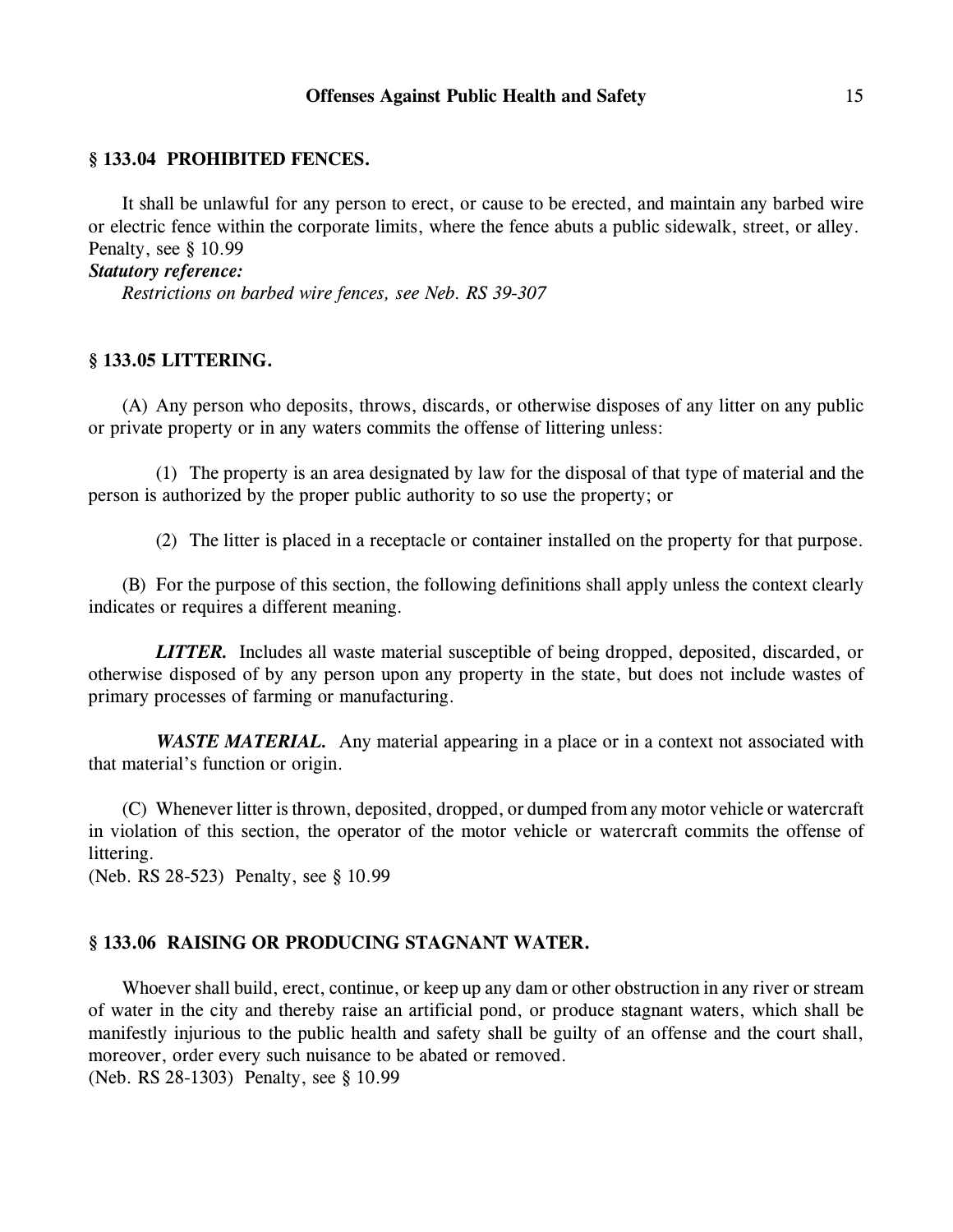#### *SUBSTANCE OFFENSES*

#### **§ 133.20 USE OF TOBACCO BY MINORS.**

Whoever, being a minor under the age of 18, years shall smoke cigarettes or cigars, use vapor products or alternative nicotine products, or use tobacco in any form whatever in this city, shall be guilty of an offense. Any minor charged with a violation of this section may be free from prosecution if he or she furnishes evidence for the conviction of the person or persons selling or giving him or her the cigarettes, cigars, vapor products, alternative nicotine products, or tobacco. (Neb. RS 28-1418) Penalty, see § 10.99

#### **§ 133.21 SALE OF TOBACCO TO MINORS.**

Whoever shall sell, give, or furnish in any way any tobacco in any form whatever, or any cigarettes or cigarette paper, vapor products, or alternative nicotine products, to any minor under 18 years of age is guilty of an offense.

(Neb. RS 28-1419) Penalty, see § 10.99

### **§ 133.22 MISREPRESENTATION BY MINOR TO OBTAIN TOBACCO.**

Any person under the age of 18 years who shall obtain cigars, tobacco, cigarettes, or cigarette material, vapor products, or alternative nicotine products from a licensee hereunder by representing that he or she is of the age of 18 years or over, is guilty of an offense. (Neb. RS 28-1427) Penalty, see § 10.99

#### **§ 133.23 MISREPRESENTATION BY MINOR TO OBTAIN ALCOHOL.**

No minor, as defined by Neb. RS 53-103.23, shall obtain, or attempt to obtain, alcoholic liquor by misrepresentation of age, or by any other method, in any tavern or other place where alcoholic liquor is sold.

(Neb. RS 53-180.01) Penalty, see § 10.99 *Statutory reference: Penalty for manufacturing false identification intended for minors, see Neb. RS 53-180.05*

#### **§ 133.24 MINORS; PROHIBITED ACTS INVOLVING ALCOHOLIC LIQUOR.**

(A) For purposes of this section, the definitions found in Neb. RS 53-103.01 through 53-103.42 shall apply, including, but not limited to, the definitions of the terms "alcoholic liquor," "consume," "minor," "sale," and "to sell."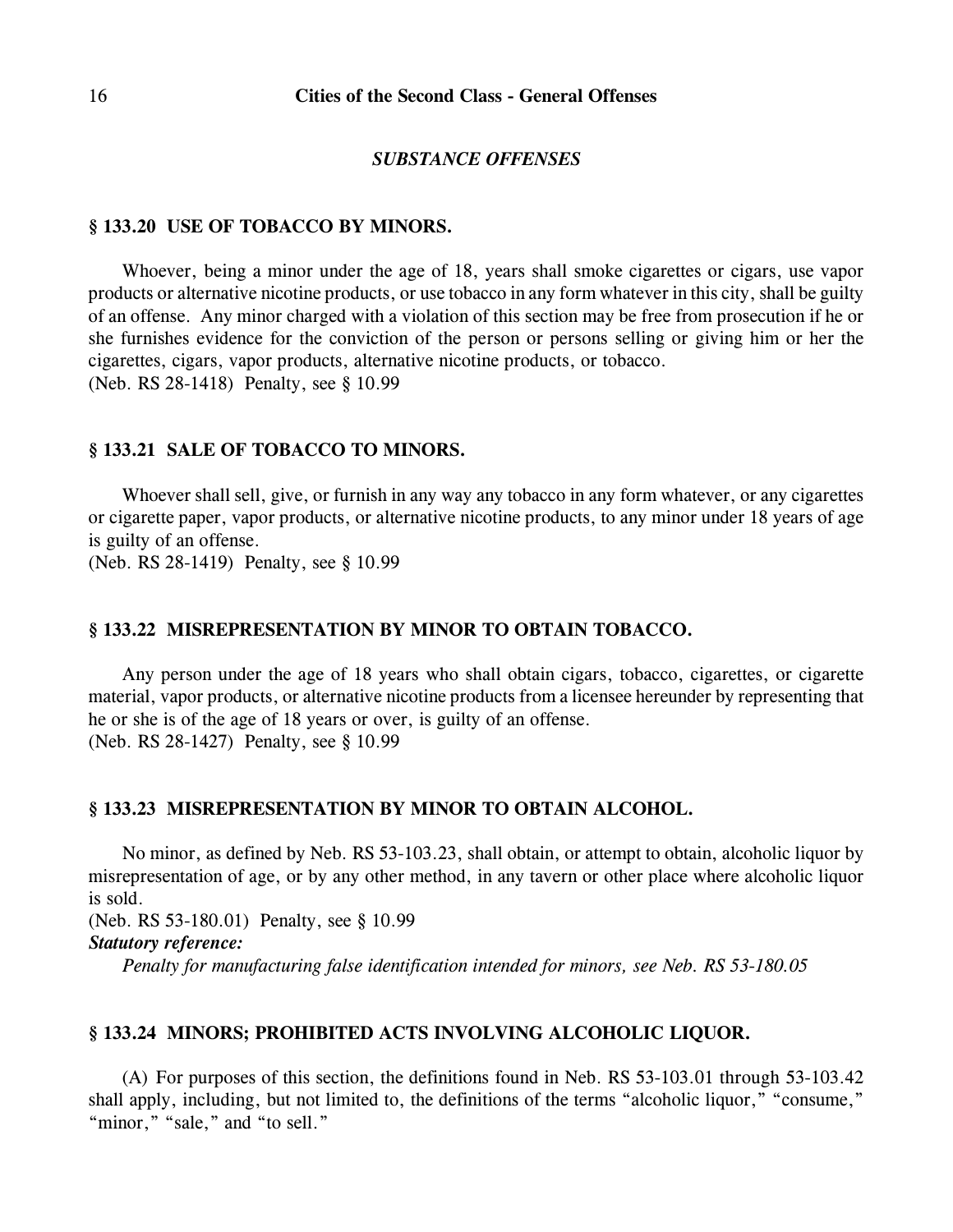#### **Offenses Against Public Health and Safety** 17

(B) Except as otherwise provided in § 111.20, no minor may sell, dispense, consume, or have in his or her possession or physical control any alcoholic liquor in any tavern or in any other place, including public streets, alleys, roads, or highways, upon property owned by the state or any subdivision thereof, or inside any vehicle while in or on any other place, including, but not limited to, the public streets, alleys, roads, or highways, or upon property owned by the state or any subdivision thereof, except that a minor may consume, possess, or have physical control of alcoholic liquor as a part of a bona fide religious rite, ritual, or ceremony or in his or her permanent place of residence.

(C) It shall be unlawful for any person under 21 years of age to transport, consume, or knowingly possess or have under his or her control beer or other alcoholic liquor in or transported by any motor vehicle.

(Neb. RS 53-180.02) Penalty, see § 10.99 *Statutory reference: Minor Alcoholic Liquor Liability Act, see Neb. RS 53-401 through 53-409*

# **§ 133.25 DRINKING ON PUBLIC PROPERTY; OPEN BEVERAGE CONTAINER.**

(A) For the purpose of this section, the following definitions shall apply unless the context clearly indicates or requires a different meaning.

### *ALCOHOLIC BEVERAGE.*

(a) Beer, ale, porter, stout, and other similar fermented beverages, including sake or similar products, of any name or description, containing 0.5% or more of alcohol by volume, brewed or produced from malt, wholly or in part, or from any substitute therefor;

(b) Wine of not less than 0.5% alcohol by volume; or

(c) Distilled spirits, which is that substance known as ethyl alcohol, ethanol, or spirits of wine in any form, including all dilutions and mixtures thereof from whatever source or by whatever process produced.

(d) *ALCOHOLIC BEVERAGE* does not include trace amounts not readily consumable as a beverage.

*HIGHWAY.* A road or street including the entire area within the right-of-way.

*LIMOUSINE.* A luxury vehicle used to provide prearranged passenger transportation on a dedicated basis at a premium fare that has a seating capacity of at least 5 and no more than 14 persons behind the driver with a physical partition separating the driver seat from the passenger compartment. *LIMOUSINE* does not include taxicabs, hotel or airport buses or shuttles, or buses.

*OPEN ALCOHOLIC BEVERAGE CONTAINER.* Except as provided in Neb. RS 53-123.04(3) and 53-123.11(1)(c), any bottle, can, or other receptacle: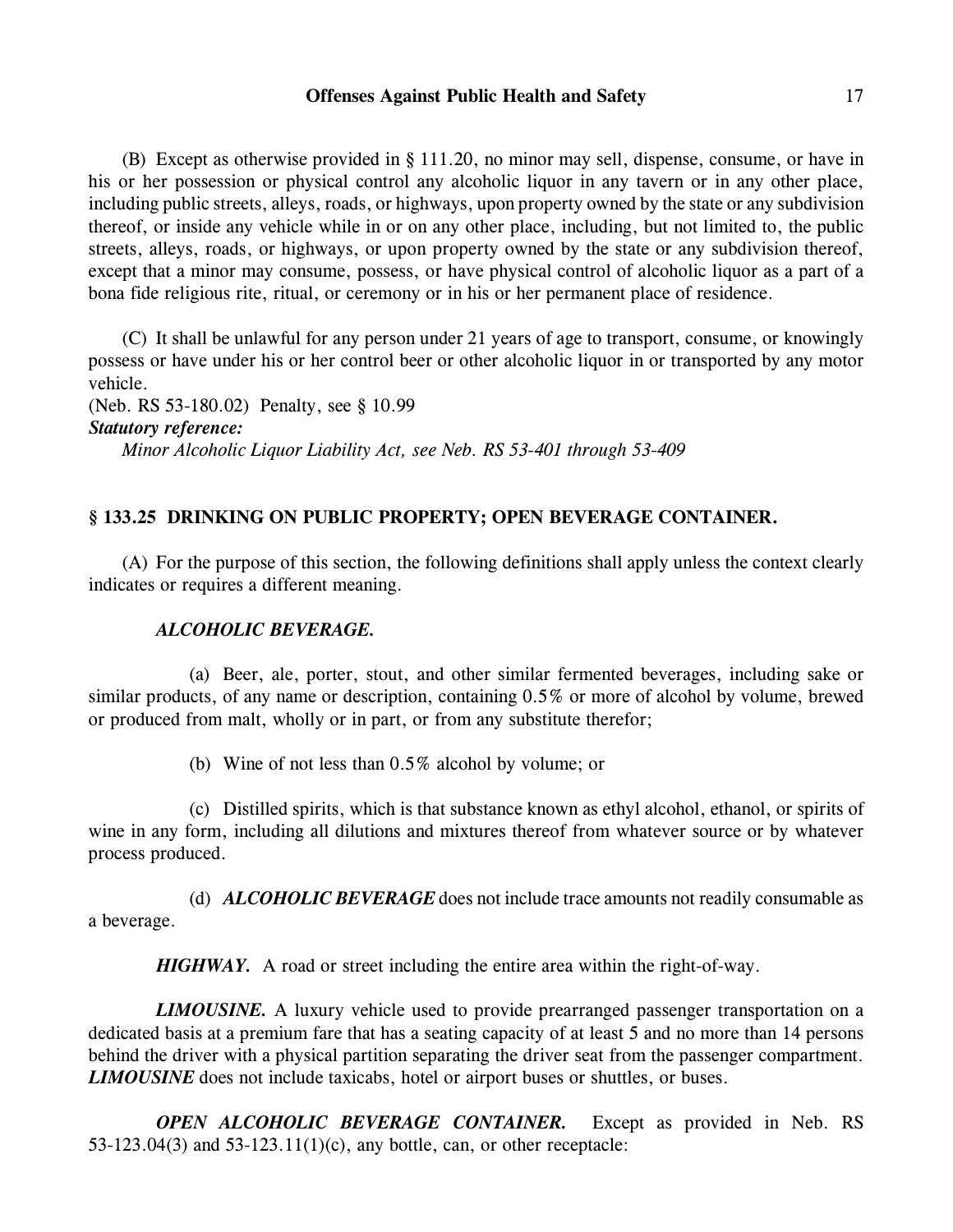- (a) That contains any amount of alcoholic beverage; and
- (b) (i) That is open or has a broken seal; or
	- (ii) The contents of which are partially removed.

*PASSENGER AREA.* The area designed to seat the driver and passengers while the motor vehicle is in operation and any area that is readily accessible to the driver or a passenger while in their seating positions, including any compartments in the area. *PASSENGER AREA* does not include the area behind the last upright seat of the motor vehicle if the area is not normally occupied by the driver or a passenger and the motor vehicle is not equipped with a trunk.

(B) Except as otherwise provided in this section, it is unlawful for any person in the passenger area of a motor vehicle to possess an open alcoholic beverage container while the motor vehicle is located in a public parking area or on any highway in this city.

(C) Except as provided in § 111.03 or division (D) of this section, it is unlawful for any person to consume an alcoholic beverage:

(1) In a public parking area or on any highway in this city; or

(2) Inside a motor vehicle while in a public parking area or on any highway in this city.

(D) This section does not apply to persons who are passengers of, but not drivers of, a limousine or bus being used in a charter or special party service as defined by rules and regulations adopted and promulgated by the state Public Service Commission and subject to Neb. Admin. Code, Chapter 75, Article 3. Such passengers may possess open alcoholic beverage containers and may consume alcoholic beverages while such limousine or bus is in a public parking area or on any highway in this city if:

(1) The driver of the limousine or bus is prohibited from consuming alcoholic liquor; and

(2) Alcoholic liquor is not present in any area that is readily accessible to the driver while in the driver's seat, including any compartments in such area. (Neb. RS 60-6,211.08) Penalty, see § 10.99

### *MOTOR VEHICLE AND HIGHWAY OFFENSES*

## **§ 133.40 ABANDONED AUTOMOBILES.**

(A) For the purpose of this section, the following definitions shall apply unless the context clearly indicates or requires a different meaning.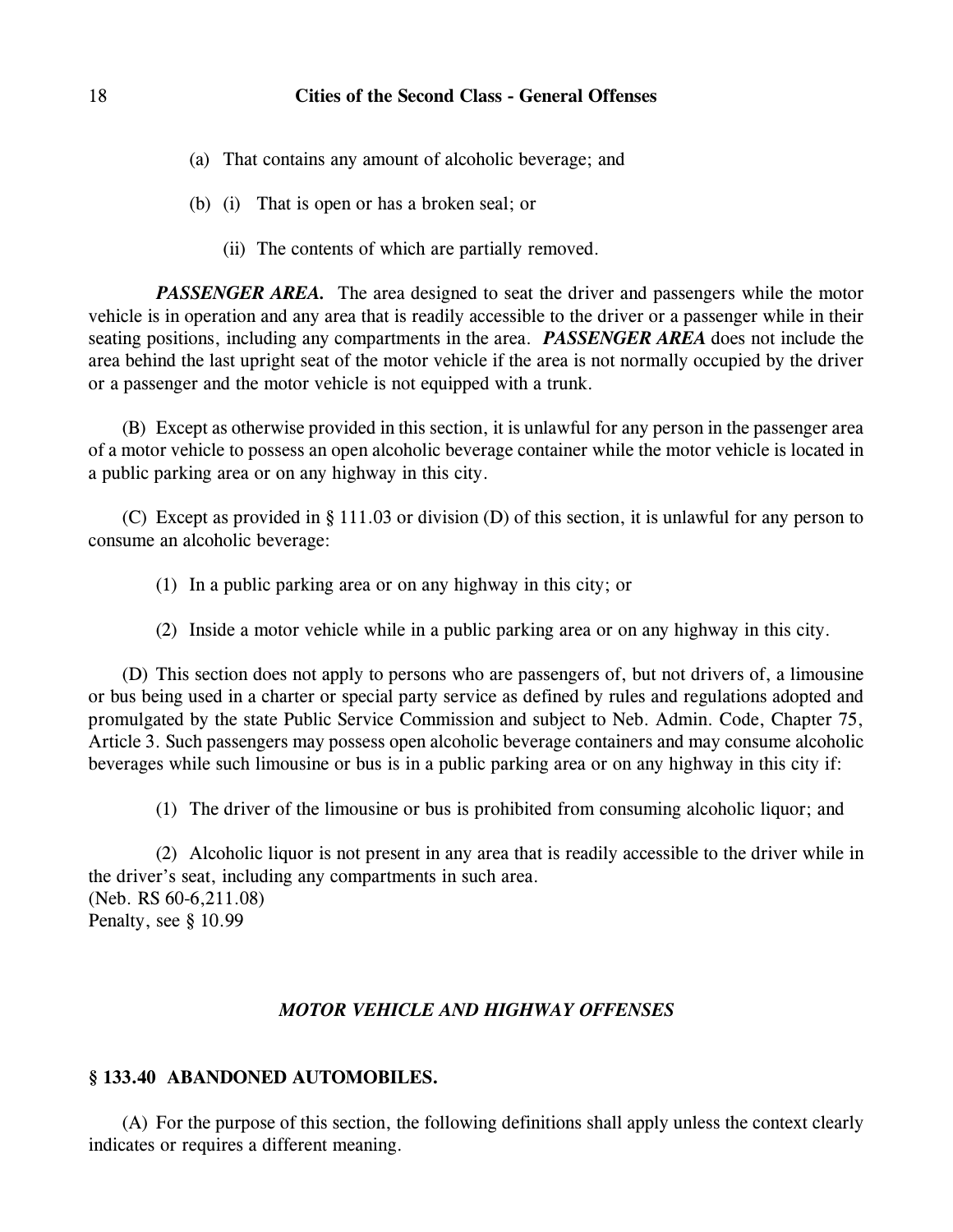# *ABANDONED VEHICLE.*

# (a) A motor vehicle is an *ABANDONED VEHICLE*:

(i) If left unattended, with no license plates or valid In Transit stickers issued pursuant to the Motor Vehicle Registration Act affixed thereto, for more than 6 hours on any public property;

(ii) If left unattended for more than 24 hours on any public property, except a portion thereof on which parking is legally permitted;

(iii) If left unattended for more than 48 hours, after the parking of such vehicle has become illegal, if left on a portion of any public property on which parking is legally permitted;

(iv) If left unattended for more than 7 days on private property if left initially without permission of the owner, or after permission of the owner is terminated;

(v) If left for more than 30 days in the custody of a city law enforcement agency after the agency has sent a letter to the last-registered owner under division (D) of this section; or

(vi) If removed from private property by the city pursuant to a city ordinance or this code.

(b) An all-terrain vehicle or minibike is an *ABANDONED VEHICLE*:

(i) If left unattended for more than 24 hours on any public property, except a portion thereof on which parking is legally permitted;

(ii) If left unattended for more than 48 hours, after the parking of such vehicle has become illegal, if left on a portion of any public property on which parking is legally permitted;

(iii) If left unattended for more than 7 days on private property if left initially without permission of the owner, or after permission of the owner is terminated;

(iv) If left for more than 30 days in the custody of a city law enforcement agency after the agency has sent a letter to the last-registered owner under division (D) of this section; or

(vi) If removed from private property by the city pursuant to a city ordinance or this

code.

(c) A *MOBILE HOME* is an abandoned vehicle if left in place on private property for more than 30 days after a local governmental unit, pursuant to an ordinance or resolution, has sent a certified letter to each of the last-registered owners and posted a notice on the mobile home, stating that the mobile home is subject to sale or auction or vesting of title as set forth in Neb. RS 60-1903.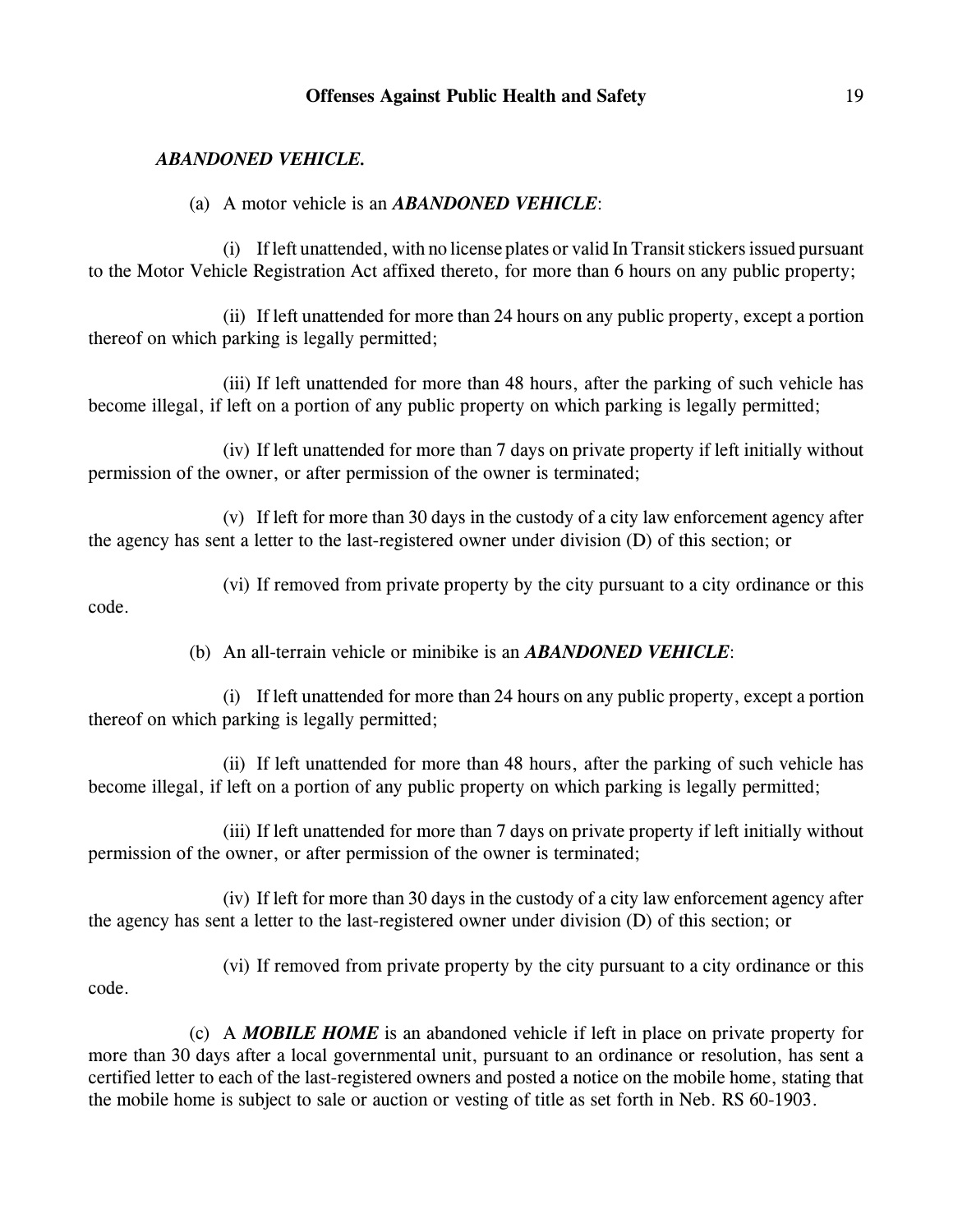### 20 **Cities of the Second Class - General Offenses**

(d) No motor vehicle subject to forfeiture under Neb. RS 28-431 shall be an *ABANDONED VEHICLE* under this section.

*MOBILE HOME.* A movable or portable dwelling constructed to be towed on its own chassis, connected to utilities, and designed with or without a permanent foundation for year-round living. It may consist of one or more units that can be telescoped when towed and expanded later for additional capacity, or of two or more units, separately towable but designed to be joined into one integral unit, and shall include a manufactured home as defined in Neb. RS 71-4603. *MOBILE HOME* does not include a mobile home or manufactured home for which an affidavit of affixture has been recorded pursuant to Neb. RS 60-169.

*PRIVATE PROPERTY.* Any privately owned property which is not included within the definition of public property.

*PUBLIC PROPERTY***.** Any public right-of-way, street, highway, alley, or park or other state, county, or city-owned property. (Neb. RS 60-1901)

(B) If an abandoned vehicle, at the time of abandonment, has no license plates of the current year or valid In Transit stickers issued pursuant to Neb. RS 60-376 affixed and is of a wholesale value, taking into consideration the condition of the vehicle, of \$250 or less, title shall immediately vest in the city. Any certificate of title issued under this division to the city shall be issued at no cost to the city. (Neb. RS 60-1902)

(C) (1) Except for vehicles governed by division (B) of this section, the city shall make an inquiry concerning the last-registered owner of such vehicle as follows:

(a) Abandoned vehicle with license plates affixed, to the jurisdiction which issued such license plates; or

(b) Abandoned vehicle with no license plates affixed, to the Department of Motor Vehicles.

(2) The city shall notify the last-registered owner, if any, that the vehicle in question has been determined to be an abandoned vehicle and that, if unclaimed, either:

(a) It will be sold or will be offered at public auction after 5 days from the date such notice was mailed; or

(b) Title will vest in the city 30 days after the date such notice was mailed.

(3) If the agency described in division  $(C)(1)(a)$  or (b) of this section also notifies the city that a lien or mortgage exists, such notice shall also be sent to the lienholder or mortgagee. Any person claiming such vehicle shall be required to pay the cost of removal and storage of such vehicle.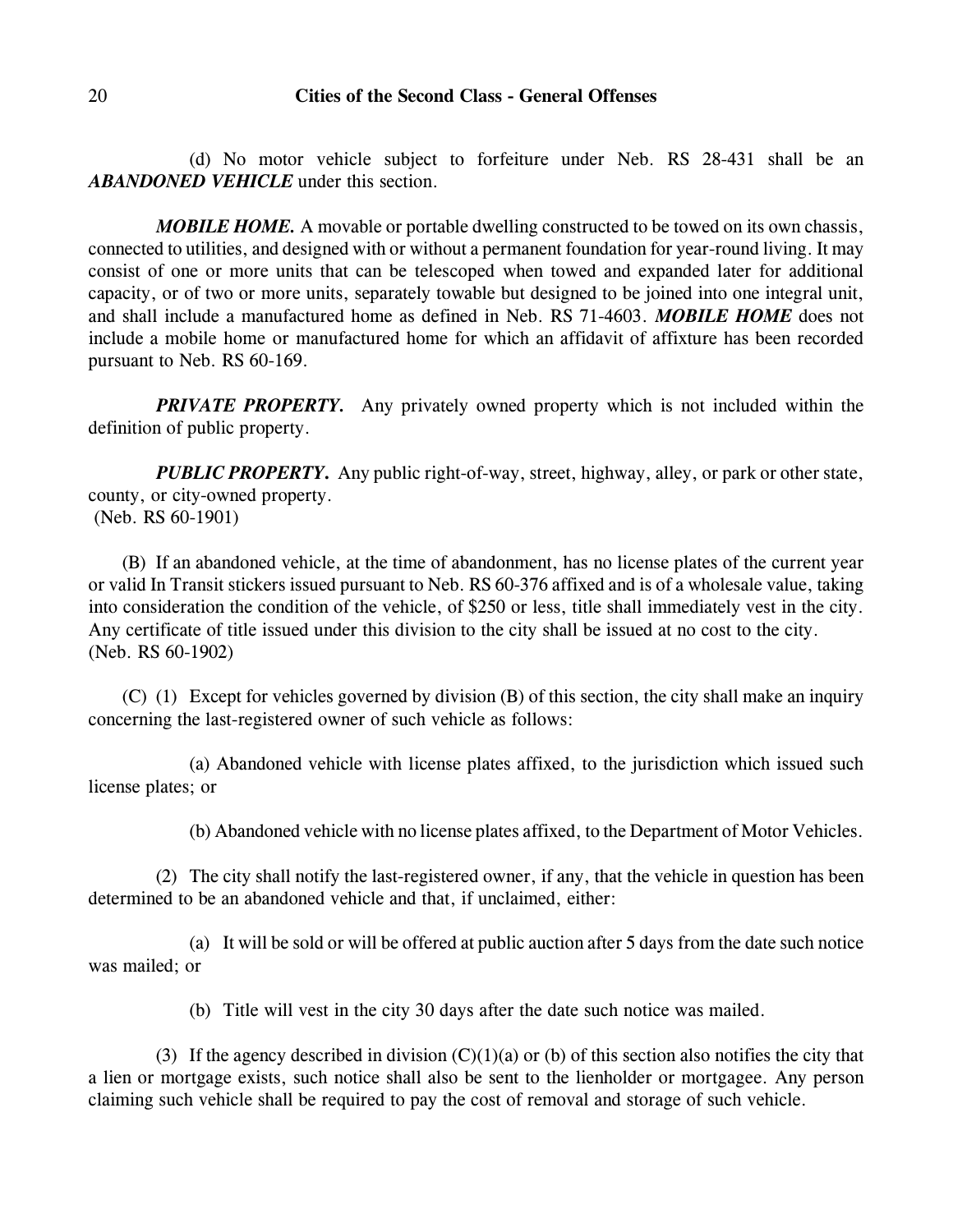(4) Title to an abandoned vehicle, if unclaimed, shall vest in the city:

(a) Five days after the date the notice is mailed if the vehicle will be sold or offered at public auction under division  $(C)(2)(a)$  of this section;

(b) Thirty days after the date the notice is mailed if the city will retain the vehicle; or

(c) If the last-registered owner cannot be ascertained, when notice of such fact is received.

(5) After title to the abandoned vehicle vests pursuant to division  $(C)(4)$  of this section, the city may retain for use, sell, or auction the abandoned vehicle. If the city has determined that the vehicle should be retained for use, the city shall, at the same time that the notice, if any, is mailed, publish in a newspaper of general circulation in the jurisdiction an announcement that the city intends to retain the abandoned vehicle for its use and that title will vest in the city 30 days after the publication. (Neb. RS 60-1903)

(D) (1) If a city law enforcement agency has custody of a motor vehicle for investigatory purposes and has no further need to keep it in custody, it shall send a certified letter to each of the last-registered owners stating that the vehicle is in the custody of the law enforcement agency, that the vehicle is no longer needed for law enforcement purposes, and that after 30 days the agency will dispose of the vehicle.

(2) This division shall not apply to motor vehicles subject to forfeiture under Neb. RS 28-431.

(3) No storage fees shall be assessed against the registered owner of a motor vehicle held in custody for investigatory purposes under this division (D) unless the registered owner or the person in possession of the vehicle when it is taken into custody is charged with a felony or misdemeanor related to the offense for which the law enforcement agency took the vehicle into custody. If a registered owner or the person in possession of the vehicle when it is taken into custody is charged with a felony or misdemeanor but is not convicted, the registered owner shall be entitled to a refund of the storage fees. (Neb. RS 60-1903.01)

(E) (1) A law enforcement agency is authorized to remove an abandoned or trespassing vehicle from private property upon the request of the private property owner on whose property the vehicle is located and upon information indicating that the vehicle is an abandoned or trespassing vehicle. After removal, the law enforcement agency with custody of the vehicle shall follow the procedures in Neb. RS 60-1902 and 60-1903.

(2) A law enforcement agency is authorized to contact a private towing service in order to remove an abandoned or trespassing vehicle from private property upon the request of the private property owner on whose property the vehicle is located and upon information indicating that the vehicle is an abandoned or trespassing vehicle. A vehicle towed away under this subsection is subject to Neb. RS 52-601.01 to 52-605 and 60-2410 by the private towing service which towed the vehicle.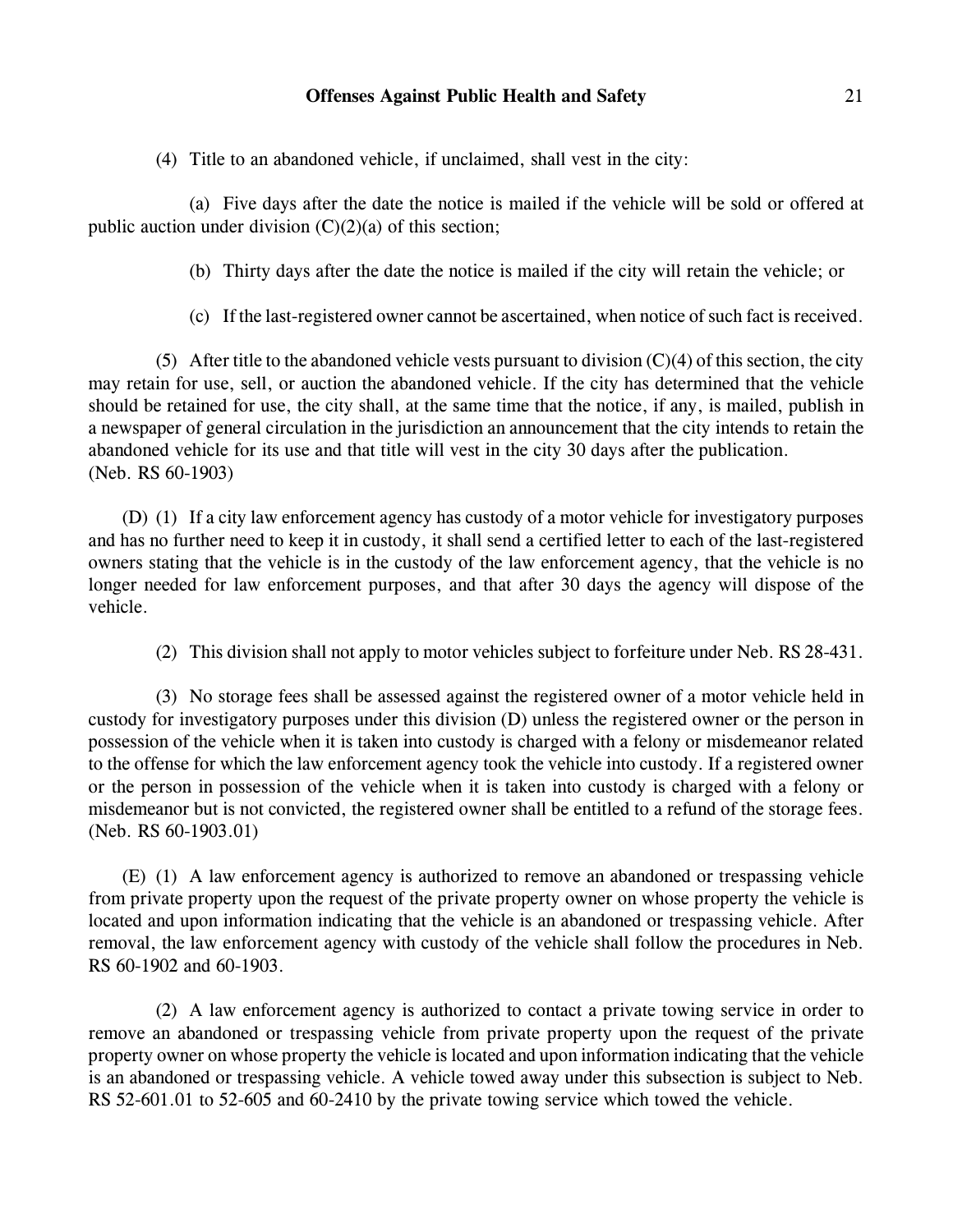### 22 **Cities of the Second Class - General Offenses**

(3) A private property owner is authorized to remove or cause the removal of an abandoned or trespassing vehicle from such property and may contact a private towing service for such removal. A private towing service that tows the vehicle shall notify, within 24 hours, the designated law enforcement agency in the jurisdiction from which the vehicle is removed and provide the registration plate number, the vehicle identification number, if available, the make, model, and color of the vehicle, and the name of the private towing service and the location, if applicable, where the private towing service is storing the vehicle. A vehicle towed away under this subsection is subject to Neb. RS 52-601.01 to 52-605 and 60-2410 by the private towing service that towed the vehicle.

(4) For purposes of this section, a trespassing vehicle is a vehicle that is parked without permission on private property that is not typically made available for public parking. (Neb. RS 60-1903.02)

(F) If a state agency caused an abandoned vehicle described in division  $(A)(a)(5)$  or  $(A)(b)(4)$  of this section to be removed from public property in this city, the state agency shall be entitled to custody of the vehicle. If a state agency caused an abandoned vehicle described in division  $(A)(a)(1)$ ,  $(2)$ ,  $(3)$ , or (4) or  $(A)(b)(1)$ ,  $(2)$ , or  $(3)$  of this section to be removed from public property in this city, the state agency shall deliver the vehicle to the city which shall have custody. (Neb. RS 60-1904)

(G) Any proceeds from the sale of an abandoned vehicle in the city's custody less any expenses incurred by the city shall be held by the city without interest, for the benefit of the owner or lienholders of such vehicle for a period of two years. If not claimed within such two-year period, the proceeds shall be paid into the general fund of the city. (Neb. RS 60-1905)

(H) Neither the owner, owner's agent, owner's employee, lessee, nor occupant of the premises from which any abandoned vehicle is removed, nor the city, shall be liable for any loss or damage to such vehicle which occurs during its removal or while in the possession of the city or its contractual agent, while in the possession of a private towing service, or as a result of any subsequent disposition. (Neb. RS 60-1906)

(H) No person shall cause any vehicle to be an abandoned vehicle as described in division  $(A)(a)(1)$ ,  $(2)$ ,  $(3)$ , or  $(4)$  or  $(A)(b)(1)$ ,  $(2)$ , or  $(3)$  of this section. (Neb. RS 60-1907)

(I) No person other than one authorized by the city or appropriate state agency shall destroy, deface, or remove any part of a vehicle which is left unattended on a highway or other public place without license plates affixed or which is abandoned. Anyone violating this division shall be guilty of an offense.

(Neb. RS 60-1908)

(J) The last-registered owner of an abandoned vehicle shall be liable to the city for the costs of removal and storage of such vehicle. (Neb. RS 60-1909)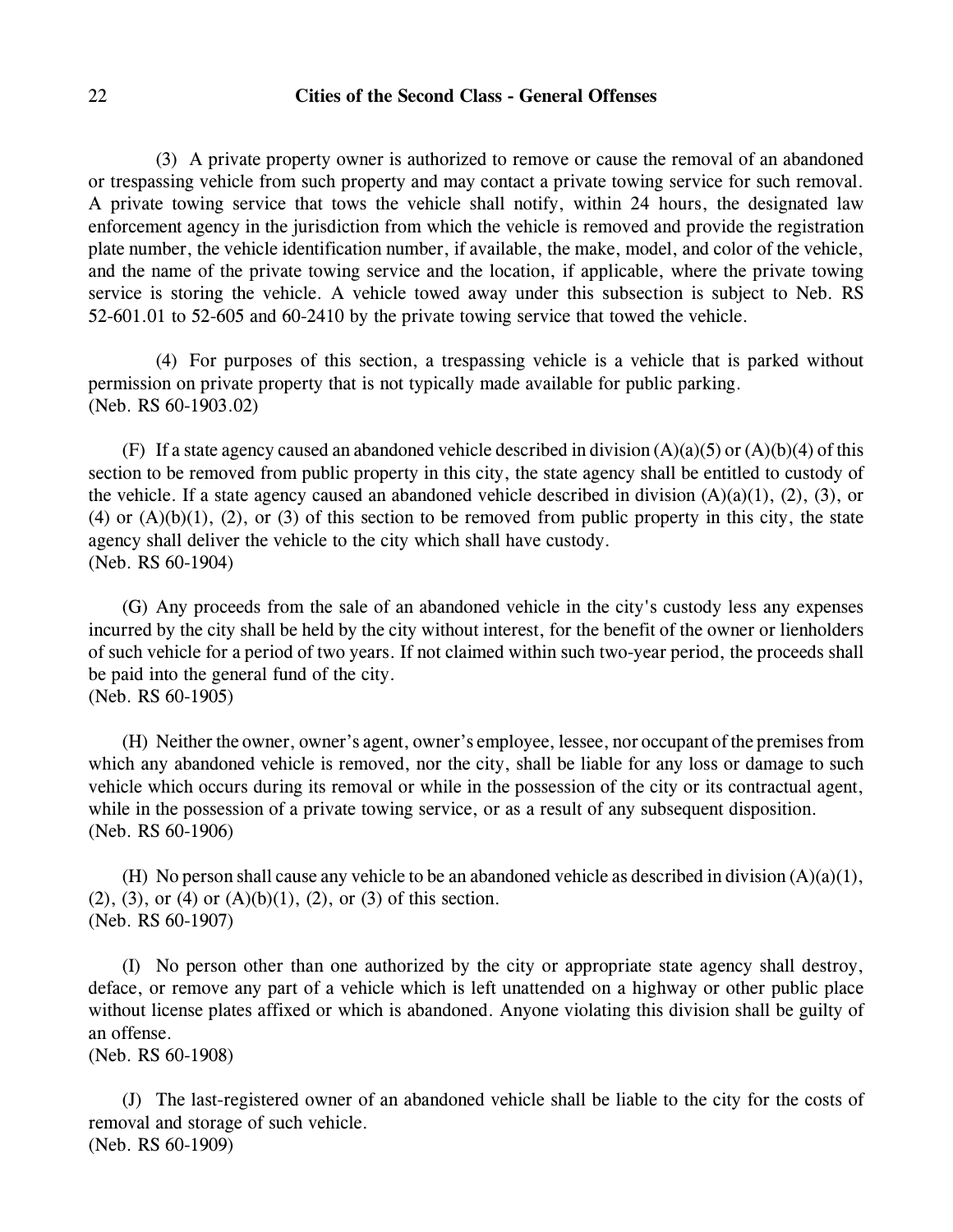#### **Offenses Against Public Health and Safety** 23

(K) Any person violating the provisions of this section shall be guilty of an offense. (Neb. RS 60-1911) Penalty, see § 10.99 *Statutory reference: Motor Vehicle Registration Act, see Neb. RS 60-301*

#### **§ 133.41 UNLICENSED OR INOPERABLE VEHICLES.**

(A) No person in charge or control of any property within the city, other than city property, whether as owner, tenant, occupant, lessee, or otherwise, shall allow any partially dismantled, inoperable, wrecked, junked, or discarded vehicle to remain on that property longer than 30 days.

(B) No unlicensed vehicle shall be permitted to remain on any private or public property for any length of time, provided that this section shall not apply to the following:

(1) A vehicle bearing a valid "In Transit" sticker;

(2) A vehicle in an enclosed building;

(3) A vehicle on the premises of a business enterprise operated in a lawful place and manner when the vehicle is necessary to the lawful operation of the business; or

(4) A vehicle in an appropriate storage place or depository maintained in a lawful place and manner by the city.

(C) Any vehicle allowed to remain on property in violation of this section shall constitute a nuisance and shall be abated, and any person violating this section shall be guilty of an offense. Penalty, see § 10.99

## *Statutory reference:*

*"In Transit" stickers, see Neb. RS 60-376*

## *WEAPONS OFFENSES*

#### **§ 133.60 DISCHARGE OF FIREARMS.**

It shall be unlawful for any person, except an officer of the law in the discharge of official duty, to fire or discharge any gun, pistol, or other fowling piece within the city, except that nothing in this section shall be construed to apply to officially sanctioned public celebrations if the persons so discharging firearms have written permission from the City Council.

Penalty, see § 10.99 *Statutory reference: Authority to regulate, see Neb. RS 17-556*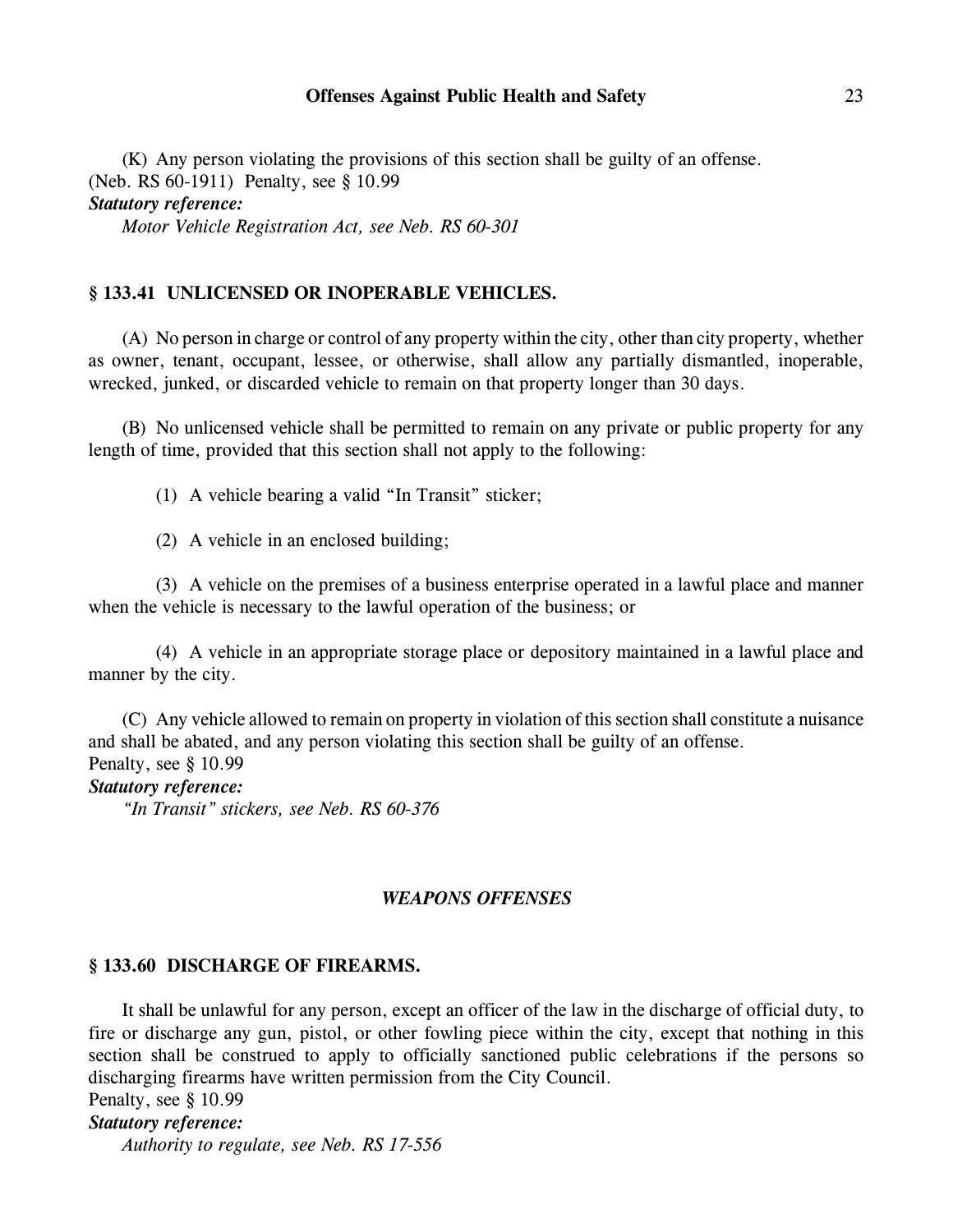# **§ 133.61 SLINGSHOTS, AIR GUNS, BB GUNS.**

It shall be unlawful for any person to discharge a slingshot, air gun, BB gun, or the like loaded with rock or other dangerous missiles at any time or under any circumstances within the city. Penalty, see § 10.99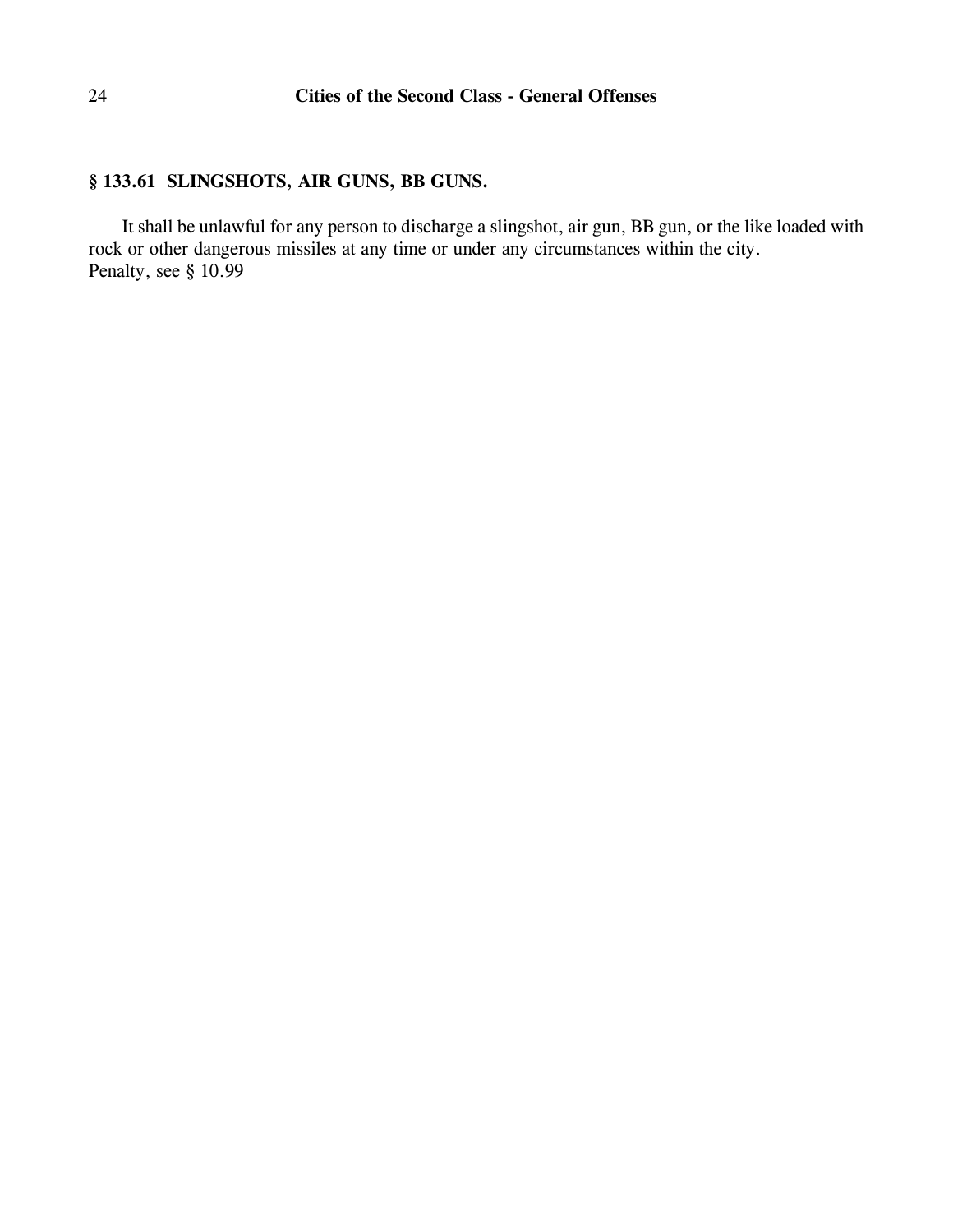### **CHAPTER 134: OFFENSES AGAINST PUBLIC MORALS**

#### Section

134.01 Prostitution 134.02 Public indecency 134.03 Gambling

#### **§ 134.01 PROSTITUTION.**

(A) Except as provided in division (C) of this section, any person who performs, offers, or agrees to perform any act of sexual contact or sexual penetration, as those terms are defined in Neb. RS 28-318, with any person not his or her spouse, in exchange for money or other thing of value, commits the offense of prostitution.

(B) It is an affirmative defense to prosecution under this section that such person was a trafficking victim as defined in Neb. RS 28-830.

(C) If the law enforcement officer determines, after a reasonable detention for investigative purposes, that a person suspected of or charged with a violation of division (A) of this section is:

(1) A person engaging in those acts as a direct result of being a trafficking victim as defined in Neb. RS 28-830, such person shall be immune from prosecution for a prostitution offense; or

(2) A person under 18 years of age, such person shall be immune from prosecution for a prostitution offense under this section and shall be subject to temporary custody under Neb. RS 43-248 and further disposition under the Nebraska Juvenile Code. A law enforcement officer who takes a person under 18 years of age into custody under this section shall immediately report an allegation of a violation of Neb. RS 28-831 to the Department of Health and Human Services which shall commence an investigation within 24 hours under the Child Protection and Family Safety Act. (Neb. RS 28-801) Penalty, see § 10.99

#### **§ 134.02 PUBLIC INDECENCY.**

A person, 18 years of age or over, commits the offense of public indecency if such person performs or procures, or assists any other person to perform, in a public place and where the conduct may reasonably be expected to be viewed by members of the public: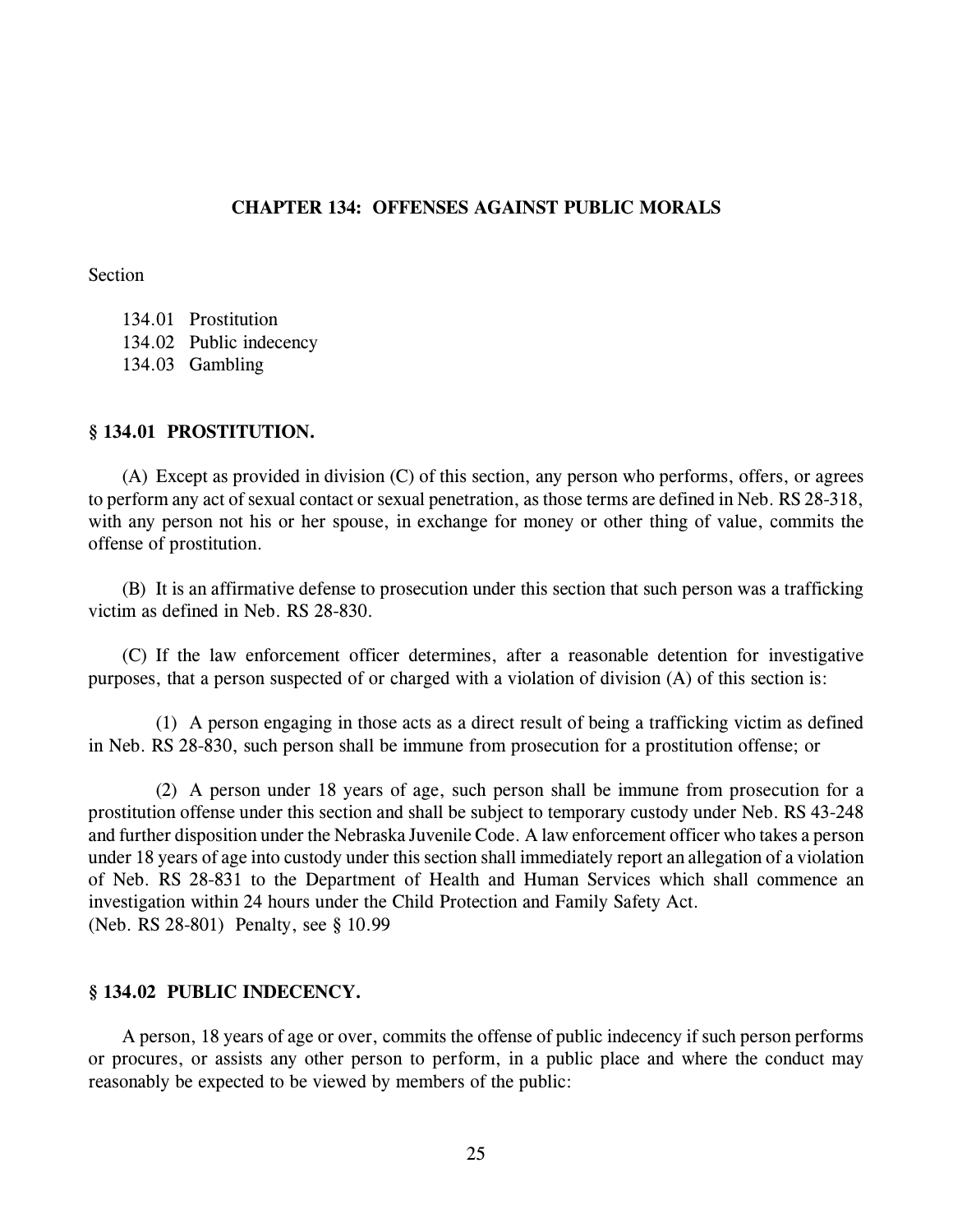(A) An act of sexual penetration as defined in Neb. RS 28-318;

(B) An exposure of the genitals of the body done with intent to affront or alarm any person; or

(C) A lewd fondling or caressing of the body of another person of the same or opposite sex. (Neb. RS 28-806) Penalty, see § 10.99

### **§ 134.03 GAMBLING.**

(A) For the purpose of this section, the definitions found in Neb. RS 28-1101 shall be used.

(B) A person commits the offense of promoting gambling if he or she knowingly:

(1) Advances or profits from any unlawful gambling activity by:

(a) Engaging in bookmaking;

(b) Receiving, in connection with any unlawful gambling scheme or enterprise, any amount of money played in the scheme or enterprise in any 1 day; or

(c) Betting something of value in an amount of \$500 or more with one or more persons in one day; or

(Neb. RS 28-1102 and 28-1103)

(2) Participates in unlawful gambling as a player by betting less than \$500 in any one day. (Neb. RS 28-1104)

(C) (1) A person commits the offense of possession of a gambling device if he or she manufactures, sells, transports, places, possesses, or conducts or negotiates any transaction affecting or designed to affect ownership, custody, or use of any gambling device, knowing that it shall be used in the advancement of unlawful gambling activity.

(2) This division shall not apply to any coin-operated mechanical gaming device, computer gaming device, electronic gaming device, or video gaming device which has the capability of awarding free games, which is intended to be played and is in fact played for amusement only, and which may allow the player the right to replay such gaming device at no additional cost, which right to replay shall not be considered money or property, except that such mechanical game:

(a) Can be discharged of accumulated free replays only by reactivating the game for one additional play for each accumulated free replay; and

(b) Makes no permanent record directly or indirectly of free replays so awarded.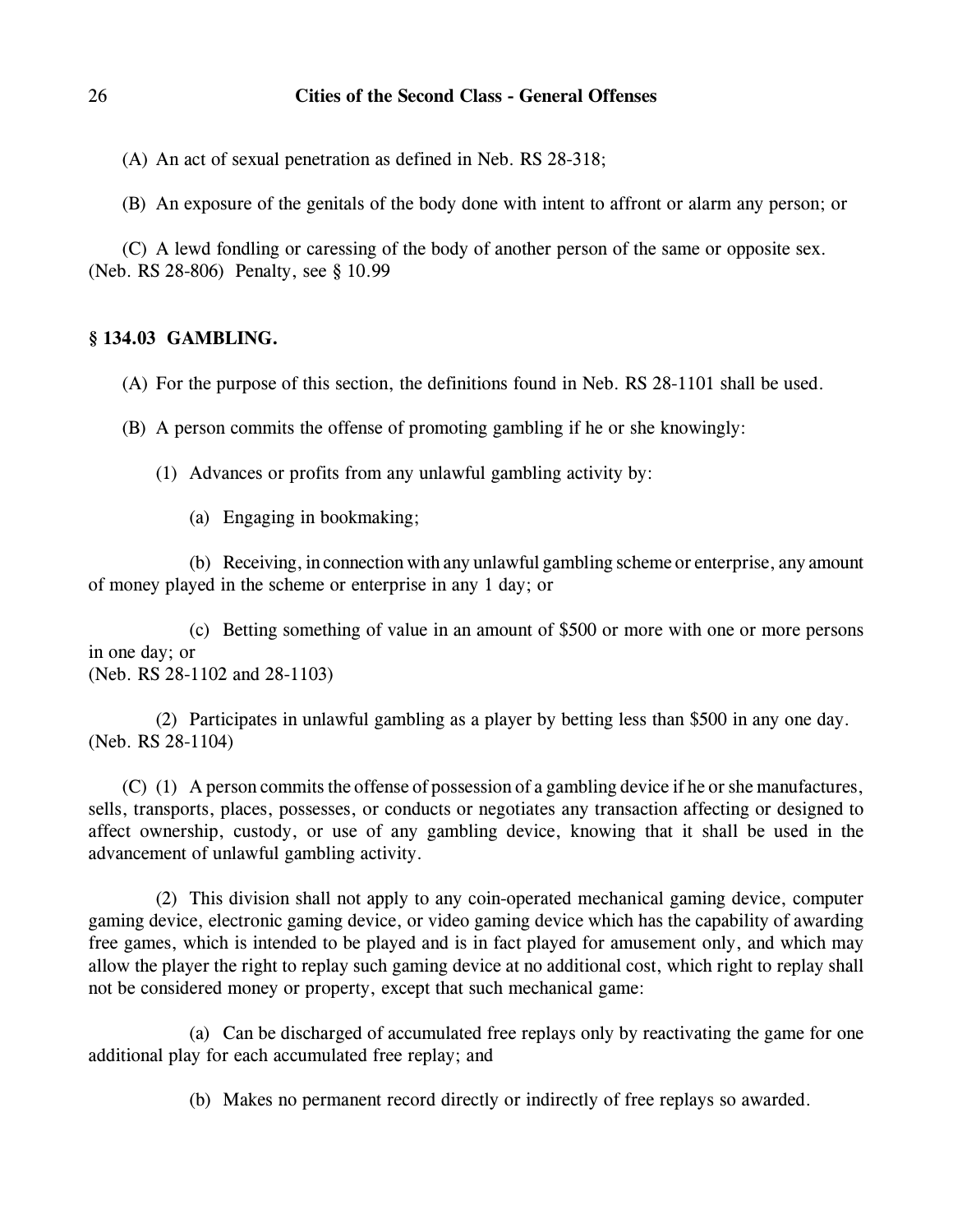#### **Offenses Against Public Morals** 27

(3) Notwithstanding any other provisions of this division, any mechanical game or device classified by the federal government as an illegal gambling device and requiring a federal Gambling Device Tax Stamp as required by the Internal Revenue Service in its administration of 26 U.S.C. 4461 and 4462, amended July 1, 1965, by Public Law 89-44, are hereby declared to be illegal and excluded from the exemption granted in this division.

(Neb. RS 28-1107)

(D) In any prosecution under this section, it shall be an affirmative defense that the writing, paper, instrument, or article possessed by the defendant was neither used nor intended to be used in the advancement of an unlawful gambling activity. (Neb. RS 28-1108)

(E) Proof of possession of any gambling device shall be prima facie evidence of possession thereof with knowledge of its contents and character. (Neb. RS 28-1109)

(F) It shall be no defense to a prosecution under any provision of this section relating to gambling that the gambling is conducted outside this city and is not in violation of the laws of the jurisdiction in which it is conducted.

(Neb. RS 28-1110)

(G) In addition to any other penalty, a sentencing court may order that any money, securities, negotiable instruments, firearms, conveyances, or electronic communication devices as defined in Neb. RS 28-833 or any equipment, components, peripherals, software, hardware, or accessories related to electronic communication devices, or any gambling devices be forfeited as a part of the sentence imposed if it finds by clear and convincing evidence adduced at a separate hearing in the same prosecution, conducted pursuant to Neb. RS 28-1601, that any or all such property was derived from, used, or intended to be used to facilitate a violation of this section. (Neb. RS 28-1111)

(H) In any prosecution for an offense defined in this section, when the defendant's status as a player constitutes an excusing condition, the fact that the defendant was a player shall constitute an affirmative defense.

(Neb. RS 28-1112)

(I) Nothing in this section shall be construed to:

(1) Apply to or prohibit wagering on the results of horseraces by the parimutuel or certificate method when conducted by licensees within the racetrack enclosure at licensed horserace meetings; or

(2) Prohibit or punish the conducting or participating in any bingo, lottery by the sale of pickle cards, lottery, raffle, or gift enterprise when conducted in accordance with the Nebraska Bingo Act, the Nebraska County and City Lottery Act, the Nebraska Lottery and Raffle Act, the Nebraska Pickle Card Lottery Act, the Nebraska Small Lottery and Raffle Act, the State Lottery Act, or Neb. RS 9-701. (Neb. RS 28-1113)